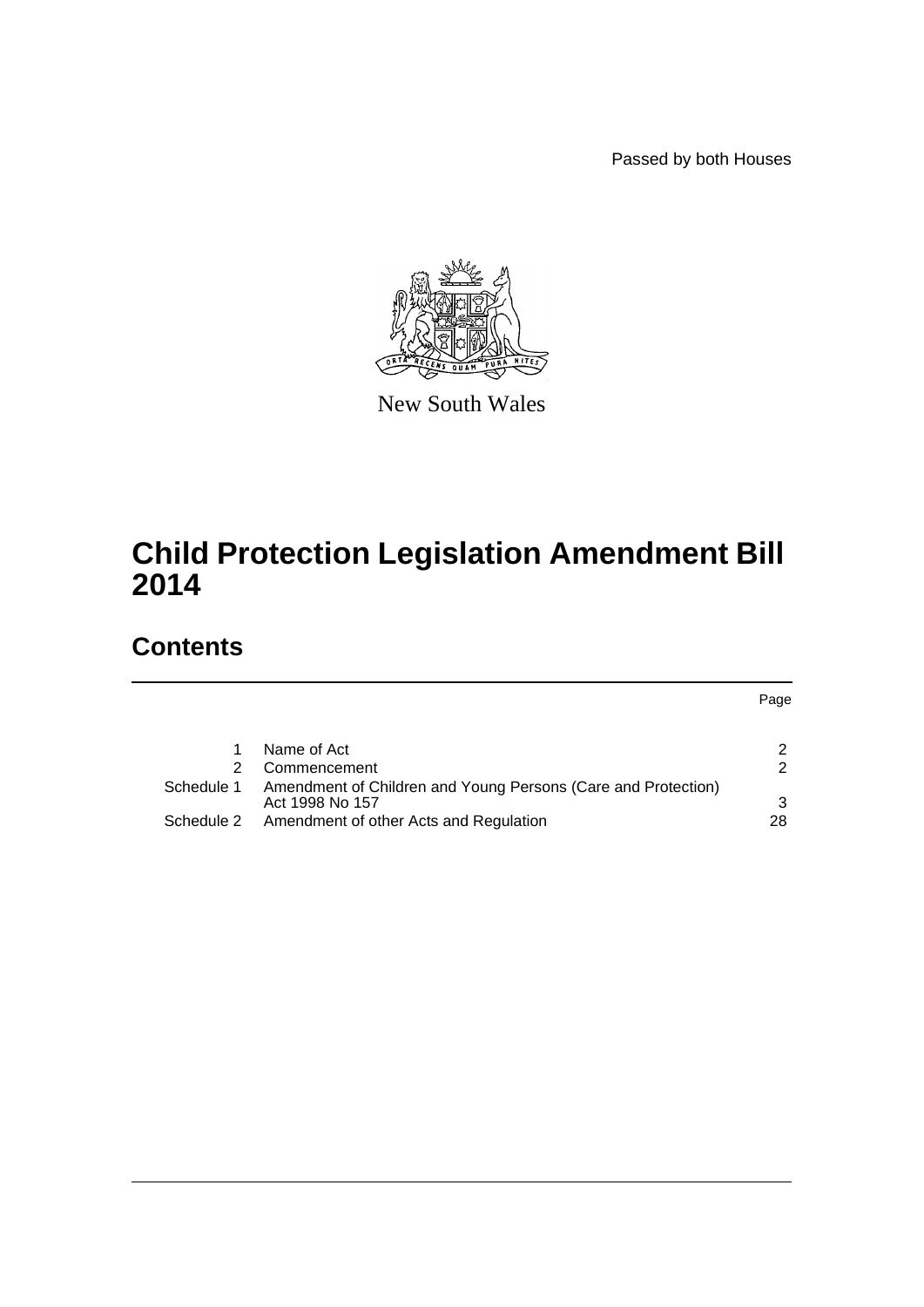*I certify that this public bill, which originated in the Legislative Assembly, has finally passed the Legislative Council and the Legislative Assembly of New South Wales.*

> *Clerk of the Legislative Assembly. Legislative Assembly, Sydney,* , 2014



New South Wales

# **Child Protection Legislation Amendment Bill 2014**

Act No , 2014

An Act to make miscellaneous amendments to the *Children and Young Persons (Care and Protection) Act 1998*; to make consequential and related amendments to the *Adoption Act 2000* and the *Child Protection (Working with Children) Act 2012* and other legislation; and for other purposes.

*I have examined this bill and find it to correspond in all respects with the bill as finally passed by both Houses.*

*Assistant Speaker of the Legislative Assembly.*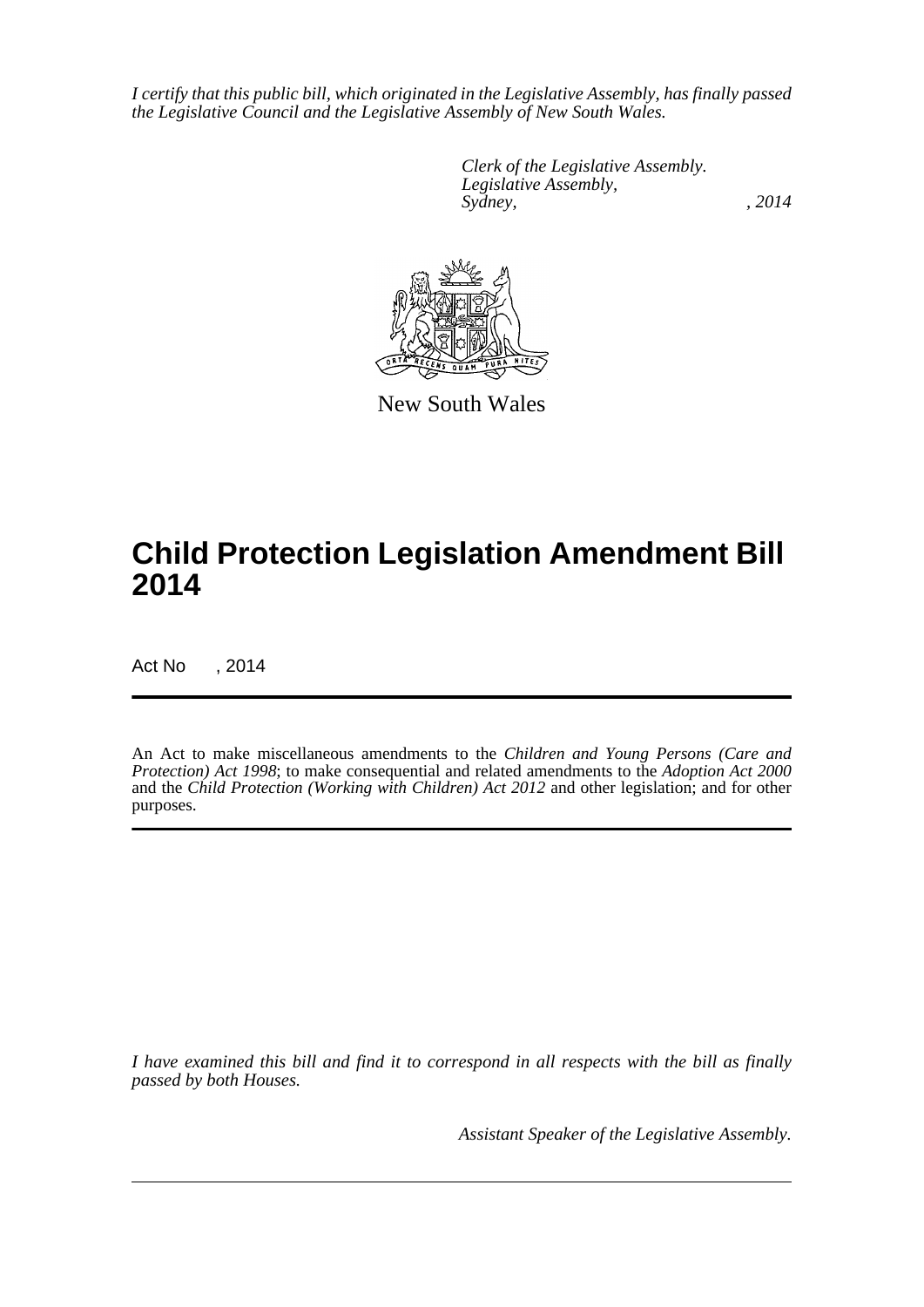# <span id="page-2-0"></span>**The Legislature of New South Wales enacts:**

#### **1 Name of Act**

This Act is the *Child Protection Legislation Amendment Act 2014*.

### <span id="page-2-1"></span>**2 Commencement**

This Act commences on a day or days to be appointed by proclamation.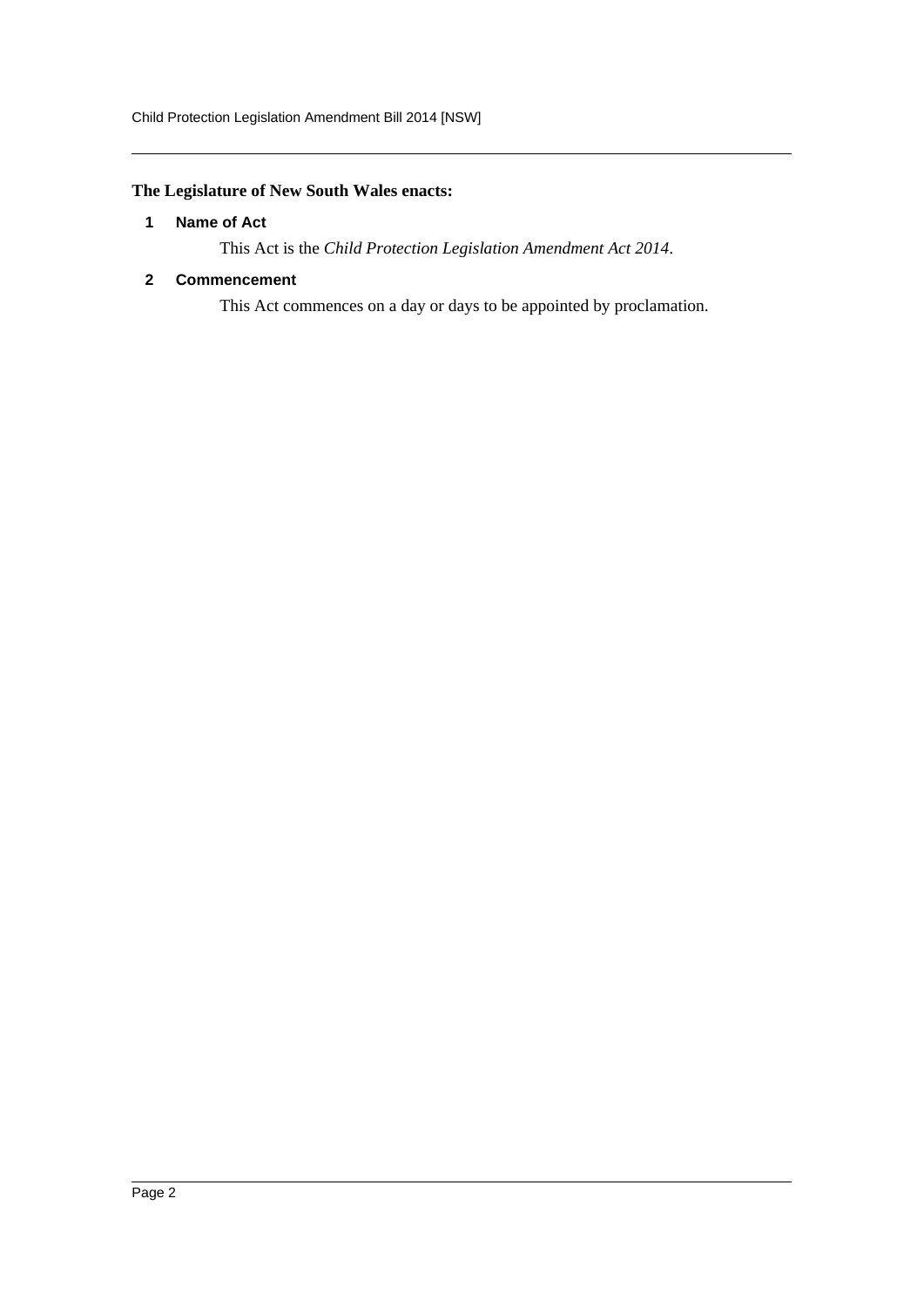# <span id="page-3-0"></span>**Schedule 1 Amendment of Children and Young Persons (Care and Protection) Act 1998 No 157**

# **[1] Section 3 Definitions**

Insert in alphabetical order:

*alternative dispute resolution*—see section 244A.

*Children's Registrar* means a Children's Registrar within the meaning of the *Children's Court Act 1987*.

*contact order*—see section 86 (1).

*guardianship order*—see section 79A (2).

*kin* of a child or young person means a person who shares a cultural, tribal or community connection with the child or young person that is recognised by that child or young person's family or community.

*parent capacity order*—see section 91A.

*permanent placement*—see section 10A (1).

*permanent placement principles*—see section 10A (3).

*prohibition order*—see section 90A(1).

*relative* of a child or young person means any of the following:

- (a) a parent, step-parent, or spouse of a parent or step-parent, of the child or young person,
- (b) a grandparent, brother, sister, step-brother, step-sister, cousin, niece or nephew, uncle or aunt (whether by blood, marriage, affinity or adoption) of the child or young person,
- (c) a person who has parental responsibility for the child or young person (not being the Minister, the Director-General or a person who has parental responsibility other than in his or her personal capacity),
- (d) a person who has care responsibility for the child or young person under the *Adoption Act 2000* (not being the Minister, the Director-General or a person who has care responsibility other than in his or her personal capacity),
- (e) in the case of a child or young person who is an Aboriginal or Torres Strait Islander—a person who is part of the extended family or kin of the child or young person.

# **[2] Section 3, definition of "non-court proceedings"**

Omit paragraphs (b) and (c) of the definition. Insert instead:

- (b) any dispute resolution conference under section 65 or 91D,
- (c) any other alternative dispute resolution process.

# **[3] Section 3**

Omit the definition of *permanent placement*.

# **[4] Section 3 (2)**

Insert at the end of section 3:

- (2) In this section, *spouse* of a person means:
	- (a) the person's husband or wife, or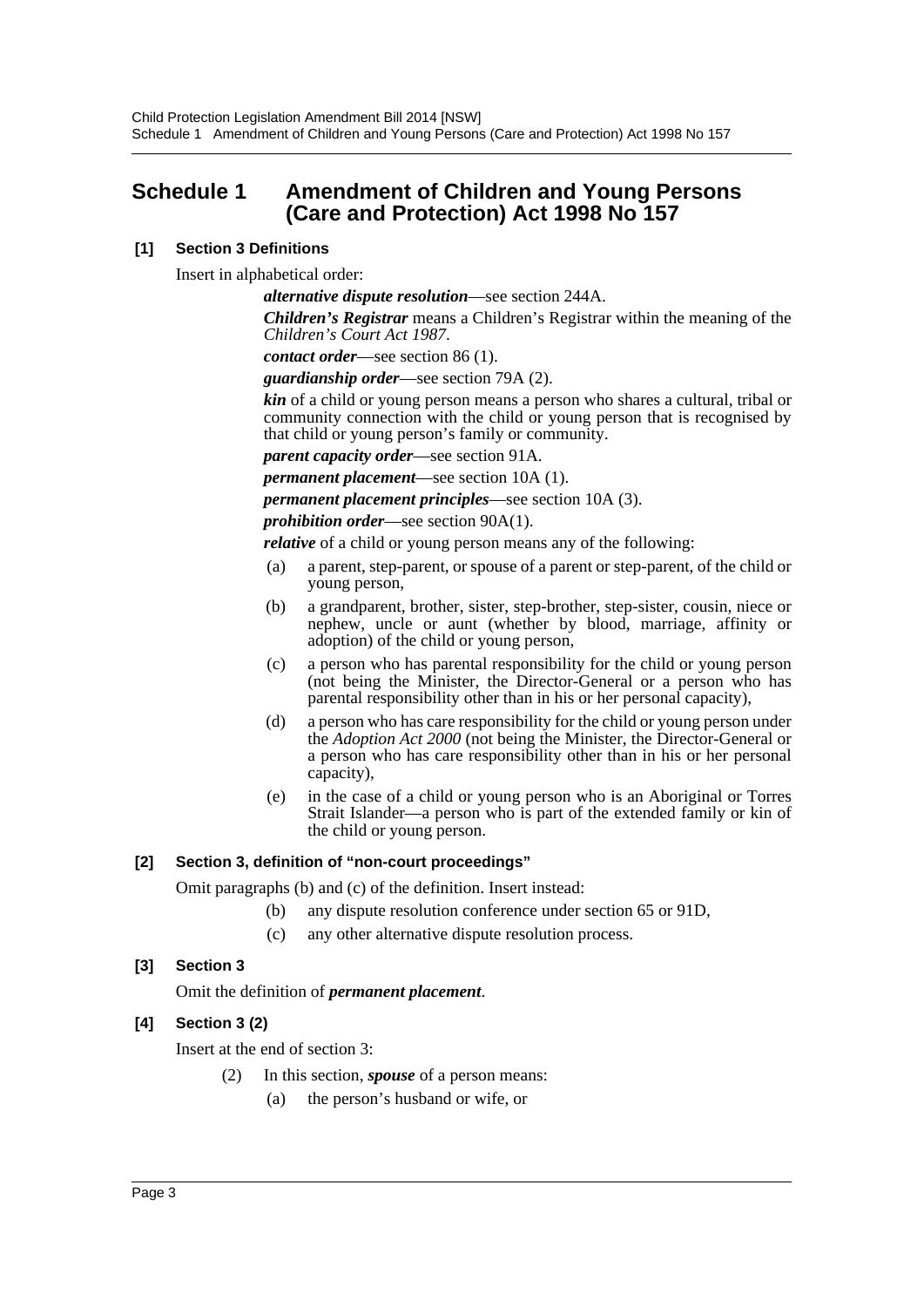(b) the person's de facto partner,

but if more than one person would so qualify as a spouse, means only the latest person to so qualify.

**Note.** *De facto partner* is defined in section 21C of the *Interpretation Act 1987*.

#### **[5] Section 8 What are the objects of this Act?**

Insert after section 8 (a):

(a1) recognition that the primary means of providing for the safety, welfare and well-being of children and young persons is by providing them with long-term, safe, nurturing, stable and secure environments through permanent placement in accordance with the permanent placement principles, and

#### **[6] Section 9 Principles for administration of Act**

Insert after section 9 (2) (f):

(g) If a child or young person is placed in out-of-home care, the permanent placement principles are to guide all actions and decisions made under this Act (whether by legal or administrative process) regarding permanent placement of the child or young person.

#### **[7] Section 10A**

Insert after section 10:

#### **10A Permanent placement principles**

(1) In this Act:

*permanent placement* means a long-term placement following the removal of a child or young person from the care of a parent or parents pursuant to this Act that provides a safe, nurturing, stable and secure environment for the child or young person.

- (2) Subject to the objects in section 8 and the principles in section 9, a child or young person who needs permanent placement is to be placed in accordance with the permanent placement principles.
- (3) The *permanent placement principles* are as follows:
	- (a) if it is practicable and in the best interests of a child or young person, the first preference for permanent placement of the child or young person is for the child or young person to be restored to the care of his or her parent (within the meaning of section 83) or parents so as to preserve the family relationship,
	- (b) if it is not practicable or in the best interests of the child or young person to be placed in accordance with paragraph (a), the second preference for permanent placement of the child or young person is guardianship of a relative, kin or other suitable person,
	- (c) if it is not practicable or in the best interests of the child or young person to be placed in accordance with paragraph (a) or (b), the next preference is (except in the case of an Aboriginal or Torres Strait Islander child or young person) for the child or young person to be adopted,
	- (d) if it is not practicable or in the best interests of the child or young person to be placed in accordance with paragraph (a), (b) or (c), the last preference is for the child or young person to be placed under the parental responsibility of the Minister under this Act or any other law,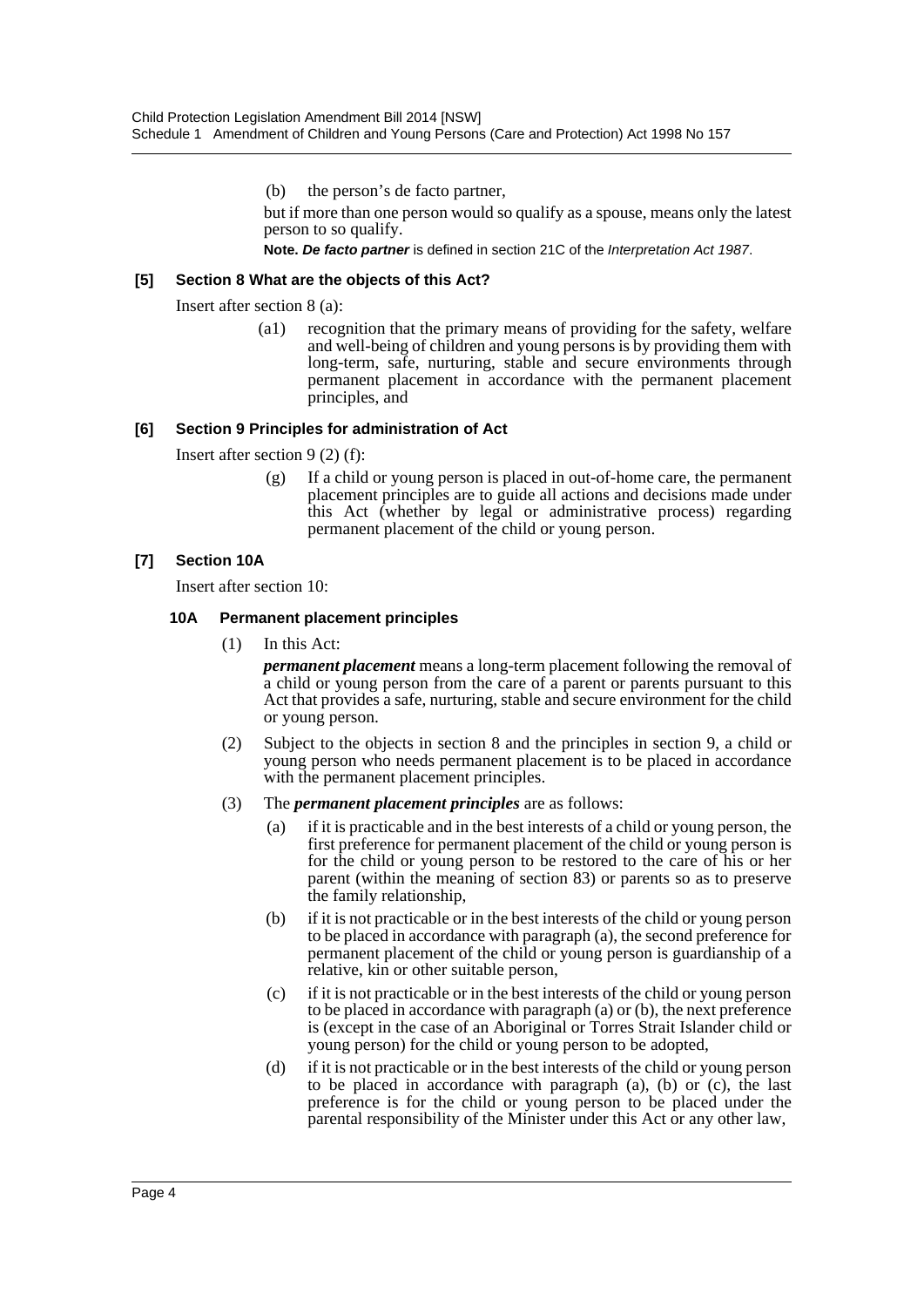(e) if it is not practicable or in the best interests of an Aboriginal or Torres Strait Islander child or young person to be placed in accordance with paragraph (a), (b) or (d), the last preference is for the child or young person to be adopted.

#### **[8] Section 13 Aboriginal and Torres Strait Islander Child and Young Person Placement Principles**

Insert at the end of section 13 (1):

**Note.** The placement principles set out in this section also apply to the making of guardianship orders in relation to Aboriginal and Torres Strait Islander children and young persons (see section 79A (3) (c)).

#### **[9] Section 25 Pre-natal reports**

Omit "the expectant mother" and "her child" from paragraph (a) of the note to the section.

Insert instead "an expectant parent" and "the parent's child", respectively.

#### **[10] Section 37 Alternative dispute resolution by Director-General**

Omit "services" from section 37 (1). Insert instead "processes".

#### **[11] Section 37 (3)**

Omit the subsection.

#### **[12] Section 37, note**

Omit "counselling and".

#### **[13] Section 38A Parent responsibility contracts**

Omit section 38A (1). Insert instead:

- (1) A *parent responsibility contract* is either or both of the following:
	- (a) an agreement between the Director-General and one or more primary care-givers for a child or young person that contains provisions aimed at improving the parenting skills of the primary care-givers and encouraging them to accept greater responsibility for the child or young person,
	- (b) an agreement between the Director-General and either or both expectant parents whose unborn child is the subject of a pre-natal report under section 25 that contains provisions aimed at improving the parenting skills of the prospective parent and reducing the likelihood that the child will be at risk of significant harm after birth.

# **[14] Section 38A (2) (b)**

Insert "or each expectant parent" after "care-giver".

# **[15] Section 38A (2) (e)**

Omit the paragraph. Insert instead:

(e) specify the period (not exceeding 12 months) during which the contract will (unless varied under section 38B) be in force, commencing on the date on which the agreement is registered with the Children's Court, and

#### **[16] Section 38A (2) (f)**

Omit "a primary care-giver". Insert instead "a party to the contract".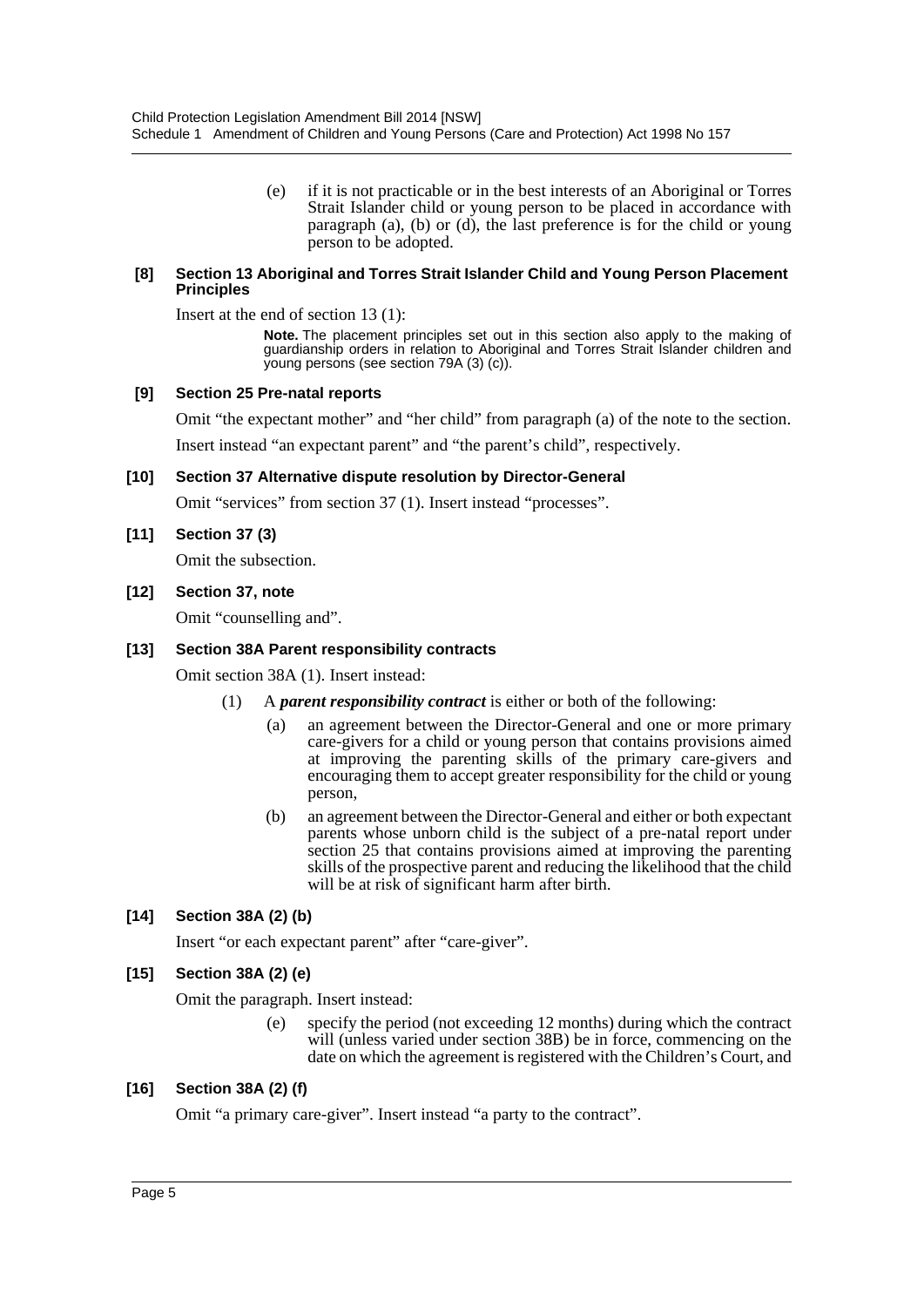### **[17] Section 38A (3)**

Omit "12 months". Insert instead "18 months".

#### **[18] Section 38A (5) (a)–(c)**

Omit "the primary care-giver" wherever occurring. Insert "party to the contract".

### **[19] Section 38A (5) (e)**

Omit "the primary care-givers". Insert instead "any party to the contract".

#### **[20] Section 38A (11)**

Insert after section 38A (10):

(11) The period for which the parent responsibility contract has effect may be specified by reference to a fixed or ascertainable period or by reference to the occurrence of a specified future event.

#### **[21] Section 38B Amendment of parent responsibility contracts**

Insert "beyond 12 months" after "force" in section 38B (1).

# **[22] Section 38B (3)**

Insert "or for the period as varied by agreement under this section" after "duration".

#### **[23] Section 38E Contract breach notices**

Omit "a primary care-giver for a child or young person who is" from section 38E (1) (a).

#### **[24] Section 38E (1) (b)**

Omit "the primary care-giver". Insert instead "any party to the contract".

#### **[25] Section 38E (2) (a)**

Omit "the primary care-giver for a child or young person". Insert instead "the party to the contract".

# **[26] Section 38E (2) (b) and (c)**

Omit "the primary care-giver" wherever occurring. Insert instead "the party to the contract".

# **[27] Section 38E (3) (a)**

Omit "primary care-giver who is a".

**[28] Section 38E (4)**

Omit the subsection.

# **[29] Section 60 Definitions**

Insert "but does not include a parent capacity order" after "section 86" in the definition of *care order*.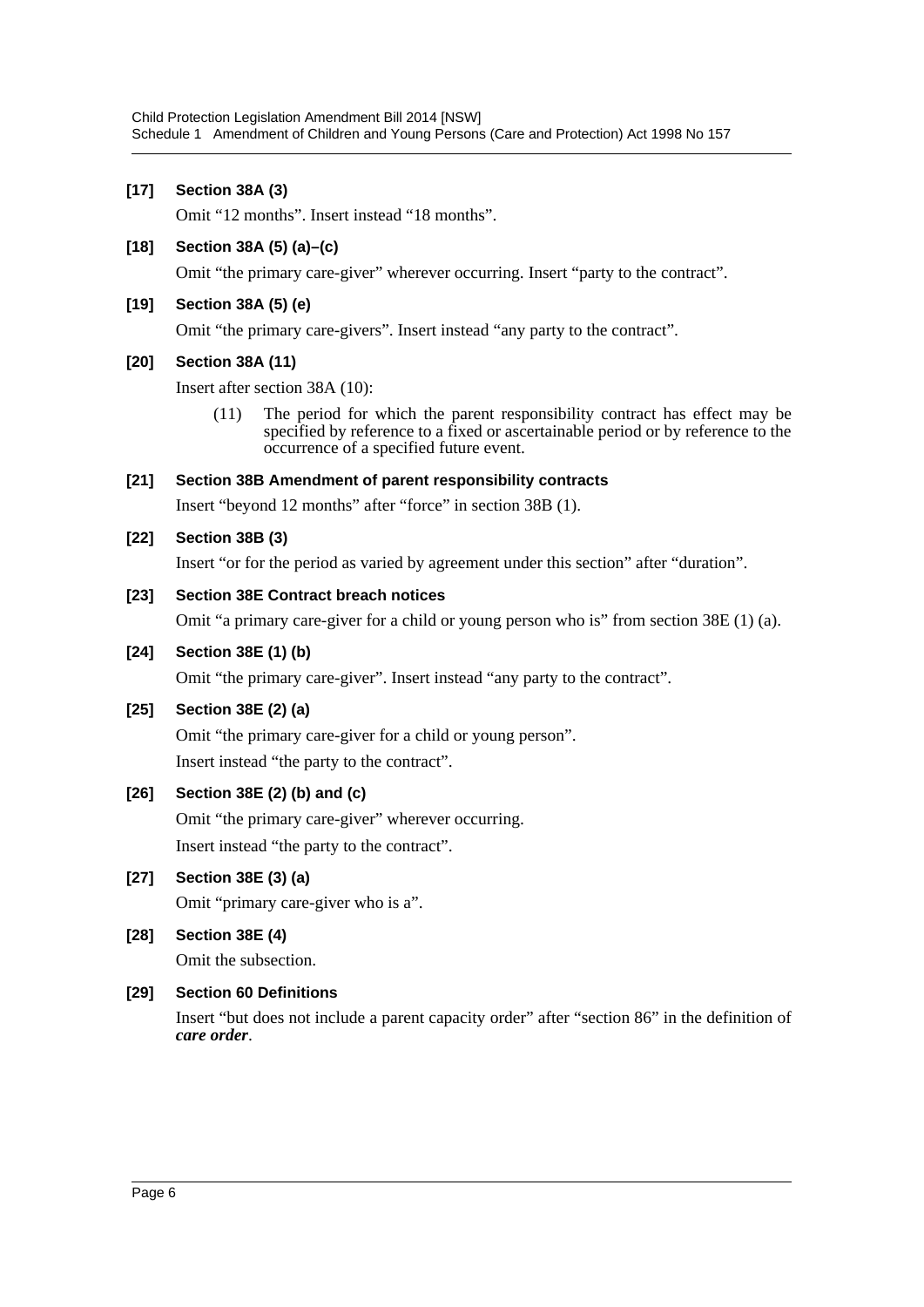#### **[30] Section 65 Dispute resolution conferences**

Omit section 65 (1) and (1A). Insert instead:

- (1) If it considers it appropriate, the Children's Court may, before or at any stage during the hearing of a care application, refer the application to a Children's Registrar to be dealt with under this section.
- (1A) The Children's Registrar is to arrange and conduct a dispute resolution conference between the parties to the care application.

# **[31] Section 65 (2A)**

Insert "or persons specified in section 86 (1A) (b)" after "parties" wherever occurring.

#### **[32] Section 65 (2A) (b) (iii)**

Omit ", including by referring the application to independent alternative dispute resolution".

#### **[33] Section 65 (2A) (b) (iv)**

Omit "if it is not appropriate to refer the application to independent alternative dispute resolution,".

#### **[34] Section 65 (3)**

Insert "or person specified in section 86 (1A) (b)" after "party".

#### **[35] Section 65 (4) and (5)**

Omit the subsections.

#### **[36] Section 65A Referral of matters before the Court to ADR**

Omit "attend an alternative dispute resolution service" from section 65A (1). Insert instead "participate in an alternative dispute resolution process".

# **[37] Section 67A**

Insert after section 67:

#### **67A Consecutive care orders**

- (1) A care order has effect for the period specified in the order commencing on the date on which the Children's Court makes the order (or a later date specified in the order).
- (2) The period may be specified by reference to the occurrence of a future event described in the order.
- (3) Without limiting subsection (2), the Children's Court may specify that a care order is to take effect at the end of the period for which another care order has effect.

33

34

#### **[38] Section 71 Grounds for care orders**

Omit section 71 (1) (i).

# **[39] Section 71 (3)**

Insert after section 71 (2):

(3) This section does not apply to or in respect of a contact order made under section 86 (1A) (b).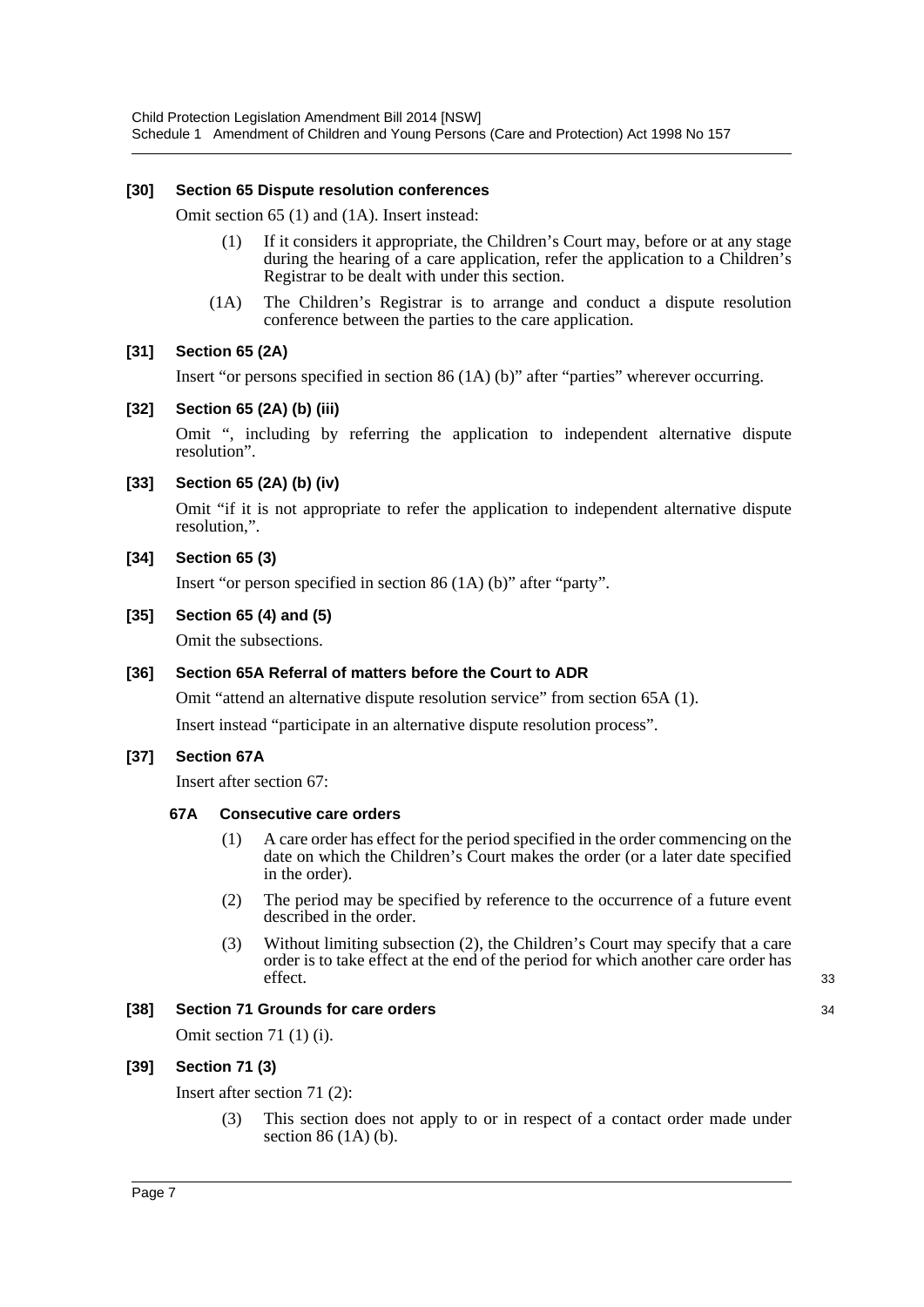#### **[40] Section 73 Order accepting undertakings**

Insert "(other than an application for a guardianship order)" after "person" where firstly occurring in section 73  $(I)$ .

#### **[41] Section 74 Order for provision of support services**

Omit "that child or young person" from section 74 (1).

Insert instead "a child or young person (other than a child or young person the subject of an application for a guardianship order)".

#### **[42] Section 75 Order to attend therapeutic treatment**

Insert after section 75 (3):

(4) An order cannot be made under this section in proceedings in relation to an application for a guardianship order.

#### **[43] Section 76 Order for supervision**

Insert "(other than an application for a guardianship order)" after "application" in section 76 (1).

# **[44] Section 76 (3A)**

Insert after section 76 (3):

(3A) Despite subsection (3), the Children's Court may specify a maximum period of supervision that is longer than 12 months (but that does not exceed 24 months) if the Children's Court is satisfied that there are special circumstances that warrant the making of an order of that length and that it is appropriate to do so.

# **[45] Section 76 (6)**

Omit "not exceeding 12 months".

Insert instead "that together with the period specified under subsection (3) or (3A) does not exceed 24 months in total".

# **[46] Section 76 (7)**

Insert after section 76 (6):

(7) The Children's Court may, of its own motion or on application by the Director-General, and after giving the parties an opportunity to be heard, revoke an order before the end of the period of supervision specified under subsection (3A) at any time after the expiration of the first 12 months of that period if it considers that there is no longer need for supervision in order to protect the child or young person.

# **[47] Section 78A Permanency planning**

Omit "principle set out in section 9 (2) (e)" from section 78A (1) (a).

Insert instead "principles set out in section  $9(2)$  (e) and (g)".

# **[48] Section 78A (4)**

Omit "sole parental responsibility or".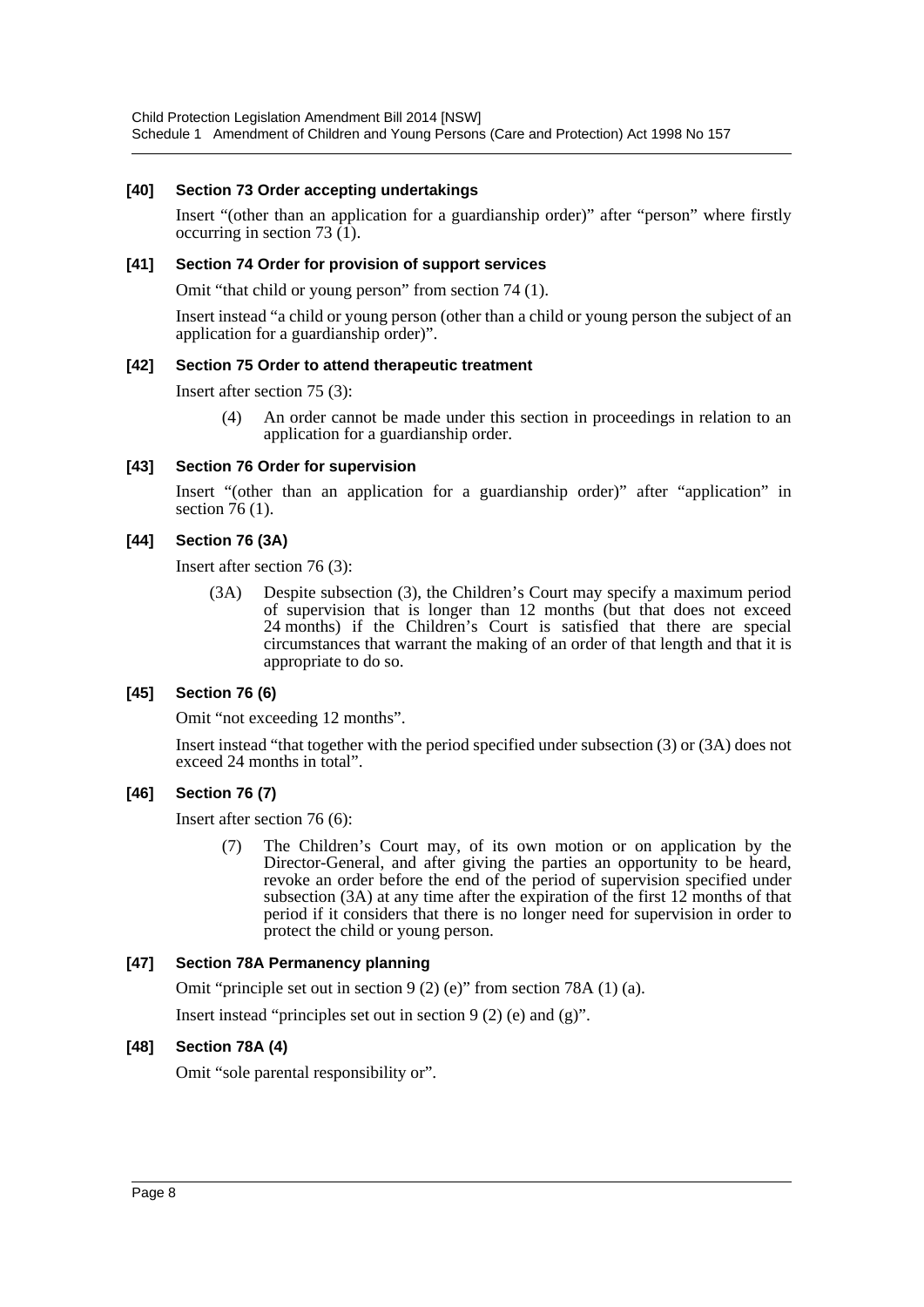#### **[49] Sections 79–79C**

Omit section 79. Insert instead:

#### **79 Order (other than guardianship order) allocating parental responsibility**

- (1) The Children's Court may make an order under this section allocating all aspects of parental responsibility, or one or more specific aspects of parental responsibility, for a child or young person who it finds is in need of care and protection for a period specified in the order:
	- (a) to one parent to the exclusion of the other, or to both parents jointly, or
	- (b) solely to the Minister, or
	- (c) to one or both parents and to the Minister jointly, or
	- (d) to one or both parents and to another person or persons jointly, or
	- (e) to the Minister and another suitable person or persons jointly, or
	- (f) to a suitable person or persons jointly.
- (2) The specific aspects of parental responsibility that may be allocated by an order of the Children's Court under subsection (1) include, but are not limited to, the following:
	- (a) the residence of the child or young person,
	- (b) contact,
	- (c) the education and training of the child or young person,
	- (d) the religious and cultural upbringing of the child or young person,
	- (e) the medical and dental treatment of the child or young person.
- (3) The Children's Court must not make an order allocating parental responsibility unless it has given particular consideration to the permanent placement principles and is satisfied that the order is in the best interests of the child or young person.
- (4) Without limiting subsection (3), the Children's Court must not make an order under this section if, taking into account the permanent placement principles, it would be more appropriate to make a guardianship order than an order under this section.
- (5) The Children's Court must not make an order allocating parental responsibility for a child or young person if the order would be inconsistent with:
	- (a) any order made with respect to the child or young person by the Supreme Court in the exercise of its jurisdiction with respect to the custody and guardianship of children, or
	- (b) a guardianship order with respect to the young person made by the Guardianship Tribunal.
- (6) If an order allocates all aspects of parental responsibility for a child or young person to the Minister, the Minister must, so far as is reasonably practicable, have regard to the views of the persons who had parental responsibility for the child or young person before the order was made while still recognising that the safety, welfare and well-being of the child or young person remains the paramount consideration.
- (7) If aspects of parental responsibility are allocated jointly between the Minister and another person or persons, either the Minister or the other person may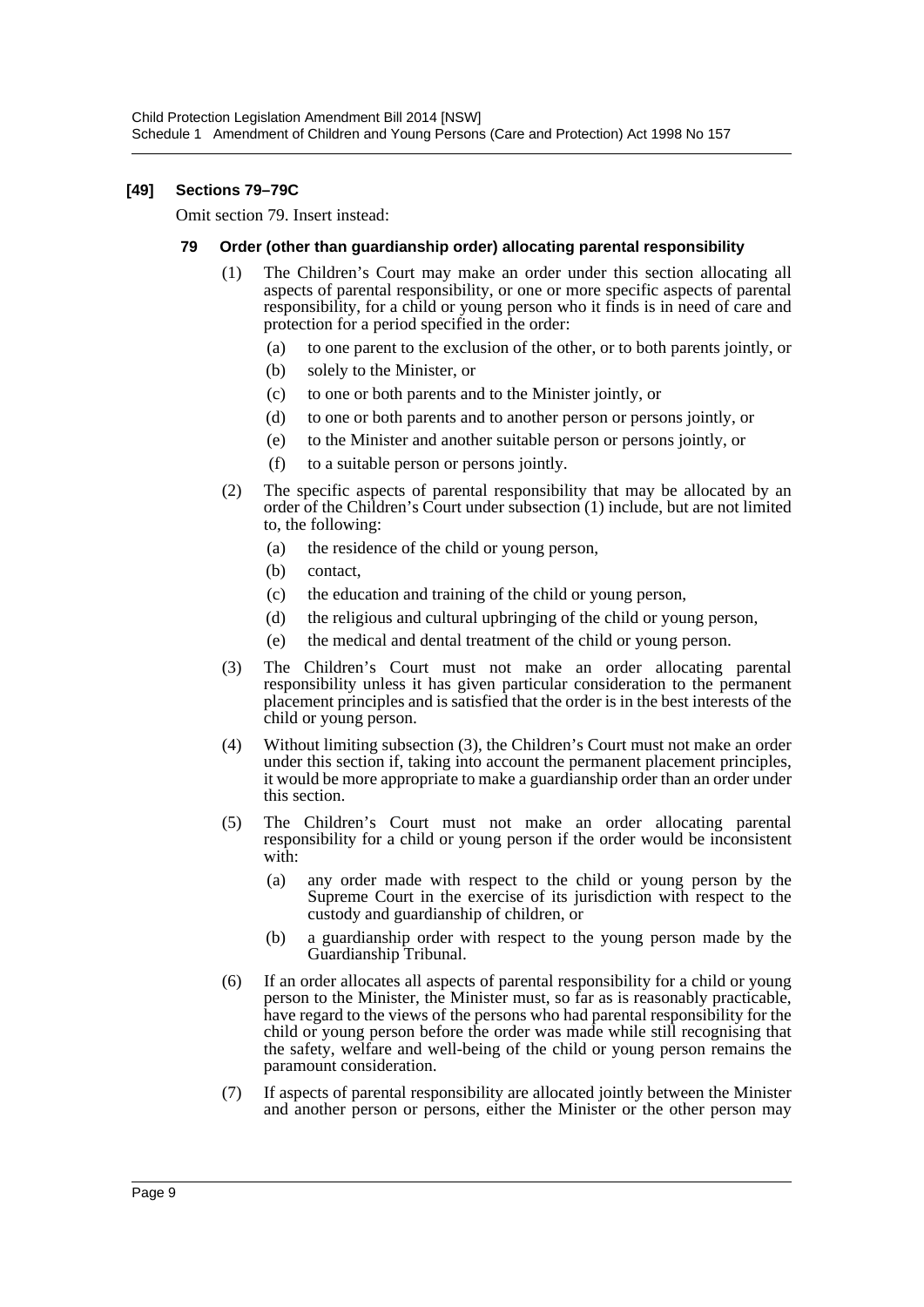exercise those aspects but, if they disagree concerning their exercise, the disagreement is to be resolved by order of the Children's Court.

(8) The Children's Court must not make an order allocating parental responsibility jointly between two or more persons unless it is satisfied that the persons can work together co-operatively in the best interests of the child or young person.

#### **79A Allocation of parental responsibility by guardianship order**

(1) In this Act:

*guardian* means a person who has been allocated all aspects of parental responsibility for a child or young person until the child or young person reaches 18 years of age by a guardianship order made under this section.

*prospective guardian* means the person to whom it is proposed to allocate parental responsibility for a child or young person under a guardianship order.

- (2) An order may be made by the Children's Court allocating to a suitable person all aspects of parental responsibility for a child or young person who is in statutory out-of-home care or supported out-of home care or who it finds is in need of care and protection until the child or young person reaches 18 years of age (a *guardianship order*).
- (3) The Children's Court must not make a guardianship order unless it is satisfied that:
	- (a) there is no realistic possibility of restoration of the child or young person to his or her parents, and
	- (b) that the prospective guardian will provide a safe, nurturing, stable and secure environment for the child or young person and will continue to do so in the future, and
	- (c) if the child or young person is an Aboriginal or Torres Strait Islander child or young person—permanent placement of the child or young person under the guardianship order is in accordance with the Aboriginal and Torres Strait Islander Child and Young Person Placement Principles that apply to placement of such a child or young person in statutory out-of-home care under section 13, and
	- (d) if the child or young person is 12 or more years of age and capable of giving consent—the consent of the child or young person is given in the form and manner prescribed by the regulations.
- (4) A guardianship order may allocate parental responsibility jointly to more than one person.
- (5) The Children's Court must not make a guardianship order with respect to a child or young person if the order would be inconsistent with:
	- (a) any order made with respect to the child or young person by the Supreme Court in the exercise of its jurisdiction with respect to the custody and guardianship of children, or
	- (b) a guardianship order with respect to the young person made by the Guardianship Tribunal.
- (6) A guardianship order remains in force (unless sooner varied or rescinded under section 90) until the child or young person concerned reaches 18 years of age.
- (7) A guardianship order may only be made as a final order.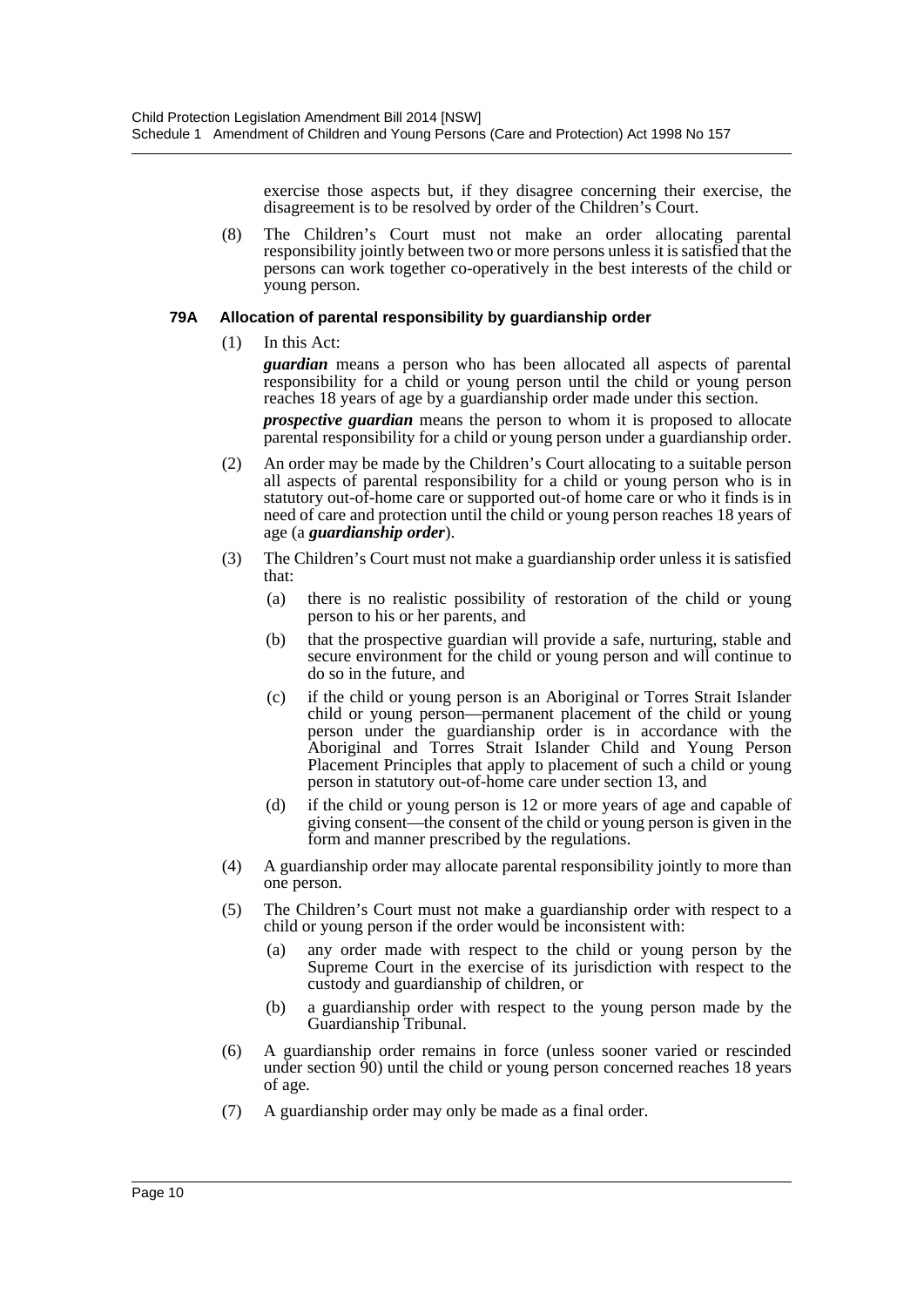#### **79B Applications for guardianship orders**

- (1) Despite section 61 (1), an application for a guardianship order may be made by the following:
	- (a) the Director-General,
	- (b) with the written consent of the Director-General—the designated agency responsible for supervising the placement of the child or young person,
	- (c) with the written consent of the Director-General—a person who is an authorised carer or who has been assessed, in accordance with the regulations, by the Director-General or designated agency in relation to a child or young person to be a suitable person to be allocated all aspects of parental responsibility for the child or young person.
- (2) The Children's Court may order an applicant for a guardianship order to notify those persons specified by the Children's Court of the making of the application. **Note.** Section 256A sets out the circumstances in which the Children's Court may dispense with service.
- (3) Subject to any order the Children's Court may make, the applicant for a guardianship order is to make reasonable efforts to notify each parent of the child or young person of the making of the application for the order.
- (4) Each parent must be given a reasonable opportunity to obtain independent legal advice about the application and is entitled to be heard at the hearing of the matter.
- (5) Without limiting section 90 (1A), an applicant for variation or rescission of a guardianship order made in respect of a child or young person must notify the principal officer of the designated agency that was supervising the placement of the child or young person in out-of-home care immediately before the guardianship order was made of the making of the application.
- (6) Without limiting subsection (2), an applicant for a guardianship order other than the Director-General is to notify the Director-General of the making of the application for the order on the day the application is filed and the Director-General is entitled to be a party to the proceedings.
- (7) An application cannot be made under subsection (1) (c) by a person who is an authorised carer solely in his or her capacity as the principal officer of a designated agency.
- (8) Subject to any order the Children's Court may make, an applicant for a guardianship order must present the following to the Children's Court before the order is made:
	- (a) copies of any written consent required to be given in relation to the applicant by subsection (1),
	- (b) a care plan prepared by the applicant,
	- (c) a copy of any report on the health, educational or social well-being of the child or young person that is available to the applicant and that is relevant to the care plan.
- (9) Without limiting the information that must be contained in a care plan, it must contain information about the following:
	- (a) the residence of the child or young person,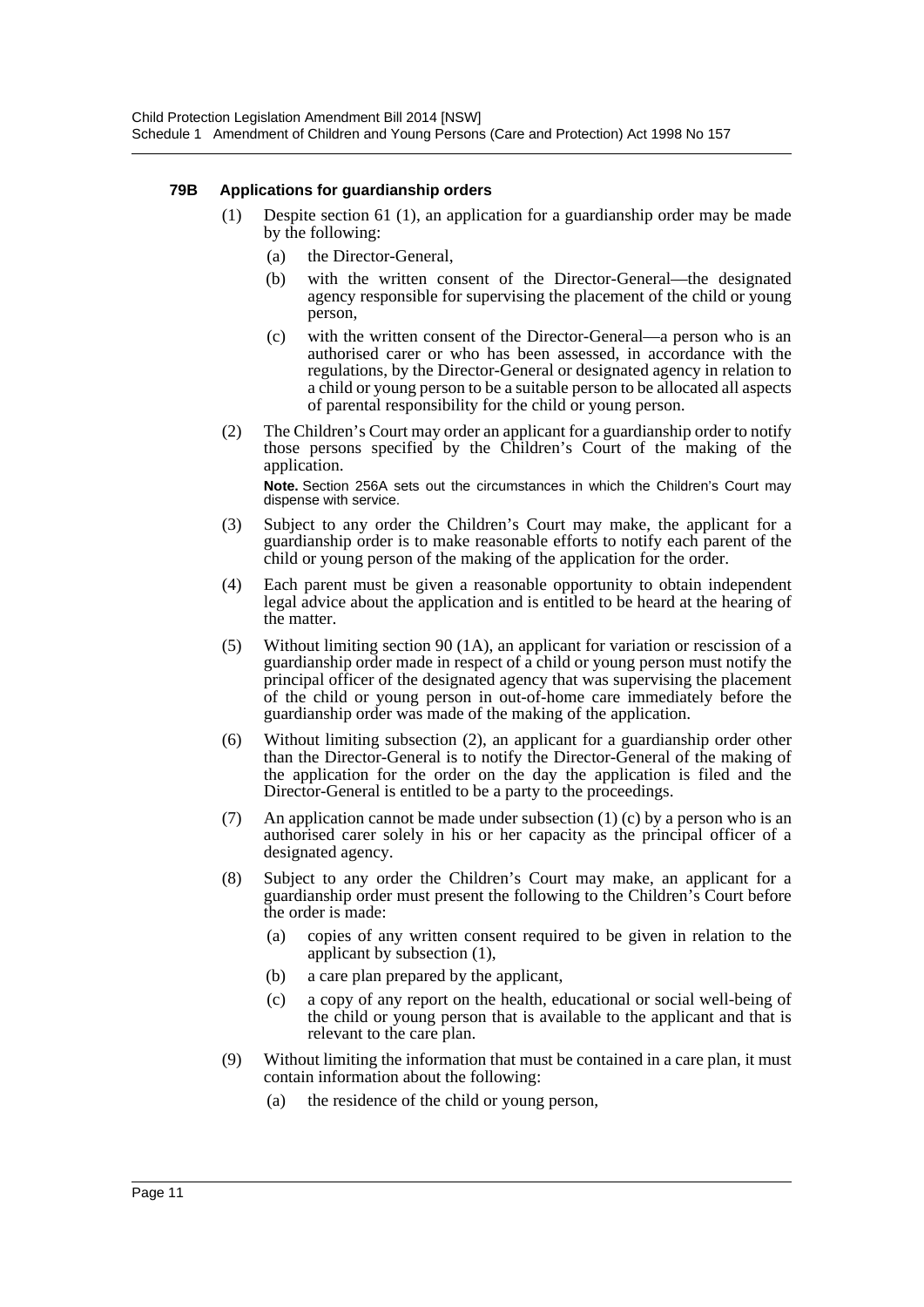- (b) if the Children's Court has made any contact order under section 86 in relation to contact of the child or young person with his or her parents, relatives, friends or other persons—the arrangements for contact,
- (c) the education and training of the child or young person,
- (d) the religious upbringing of the child or young person,
- (e) the health care of the child or young person,
- (f) the resources required to provide any services that need to be provided to the child or young person and the availability of those resources,
- (g) any views the child or young person has expressed about any aspect of the care plan.
- (10) Other requirements and the form of care plan under this section may be prescribed by the regulations.
- (11) The care plan is only enforceable to the extent to which its provisions are embodied in or approved by orders of the Children's Court.
- (12) In this section: *care plan* means a plan to meet the needs of a child or young person that represents a set of proposals to be considered by the Children's Court.

#### **79C Financial assistance for children and young persons in respect of whom guardianship orders are made**

- (1) The Director-General may, after the making of the guardianship order, continue to provide financial assistance to the guardian of a child or young person who, immediately before the guardianship order was made, was being provided with financial assistance in respect of the child or young person under section 161 as if (for this purpose only) the child or young person were still in out-of-home care.
- (2) The Director-General may grant financial assistance to the guardian of a child or young person in respect of whom a guardianship order is made who was not being provided with financial assistance under section 161 before the guardianship order was made:
	- (a) if the Director-General considers it is appropriate to provide the financial assistance for the purpose of achieving the objects of the Act, or
	- (b) in such other circumstance as may be prescribed by the regulations.
- (3) Without limiting subsection (2), financial assistance may take the form of a grant, an allowance or a refund of expenditure, or any other form of financial assistance that the Director-General may approve generally, or in a particular case or class of cases.
- (4) A guardian who is provided with financial assistance under this section must make an annual report to the Director-General (in the form required by the Director-General) concerning such matters as may be required by the Director-General relating to the provision of that financial assistance.

#### **[50] Section 80 Requirement to consider care plan**

Insert "or, in the case of an application for a guardianship order, by the applicant for the order" after "Director-General".

#### **[51] Section 81 Parental responsibility of the Minister**

Omit the section.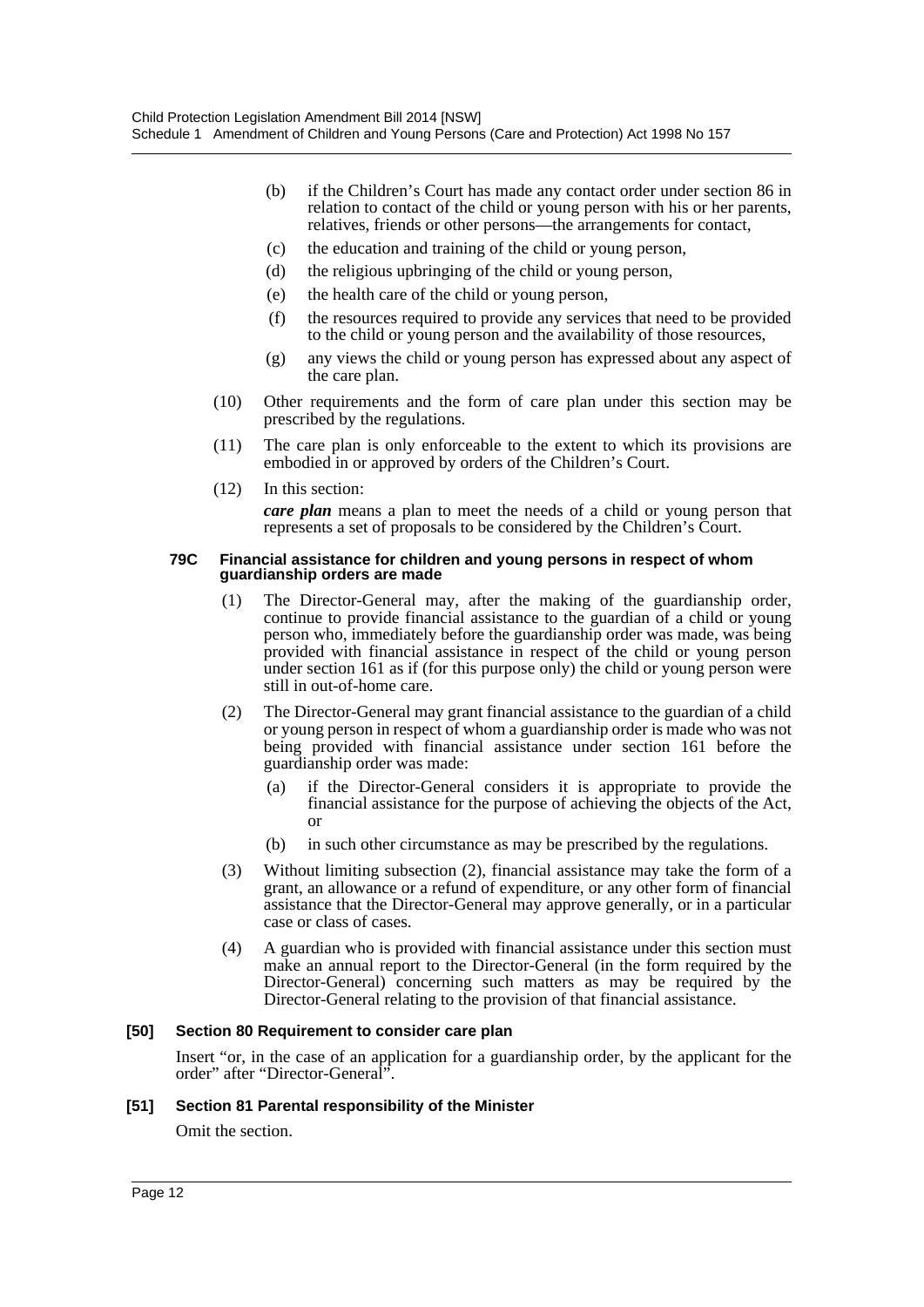#### **[52] Section 82 Report on suitability of arrangements concerning parental responsibility**

Insert "other than a guardianship order" after "order" where firstly occurring in section 82 (1).

#### **[53] Section 83 Preparation of permanency plan**

Omit "may" from section 83 (4). Insert instead "must".

#### **[54] Section 83 (4)**

Insert at the end of the subsection:

**Note.** See section 10A (3) (e) in relation to adoption of Aboriginal and Torres Strait Islander children and young persons.

#### **[55] Section 83 (5) and (5A)**

Omit section 83 (5). Insert instead:

- (5) The Children's Court is to decide whether to accept the Director-General's assessment of whether or not there is a realistic possibility of restoration:
	- (a) in the case of a child who is less than 2 years of age on the date the Children's Court makes an interim order allocating parental responsibility for the child to a person other than a parent—within 6 months after the Children's Court makes the interim order, and
	- (b) in the case of a child or young person who is 2 or more years of age on the date the Children's Court makes an interim order allocating parental responsibility for the child or young person to a person other than a parent—within 12 months after the Children's Court makes the interim order.
- (5A) However, the Children's Court may, having regard to the circumstances of the case and if it considers it appropriate and in the best interests of the child or young person, decide, after the end of the applicable period referred to in subsection (5), whether or not there is a realistic possibility of restoration.

# **[56] Section 83 (9)**

Omit the subsection. Insert instead:

- (9) In this section, *parent*, in relation to the child or young person concerned, means:
	- (a) the child's or young person's birth parent, or
	- (b) if the child or young person has been adopted—the child's or young person's adoptive parent.

#### **[57] Section 86 Contact orders**

Omit section 86 (1). Insert instead:

- (1) An order may be made by the Children's Court doing any one or more of the following:
	- (a) stipulating minimum requirements concerning the frequency and duration of contact between a child or young person and his or her parents, relatives or other persons of significance to the child or young person,
	- (b) requiring contact with a specified person to be supervised,
	- (c) denying contact with a specified person if contact with that person is not in the best interests of the child or young person.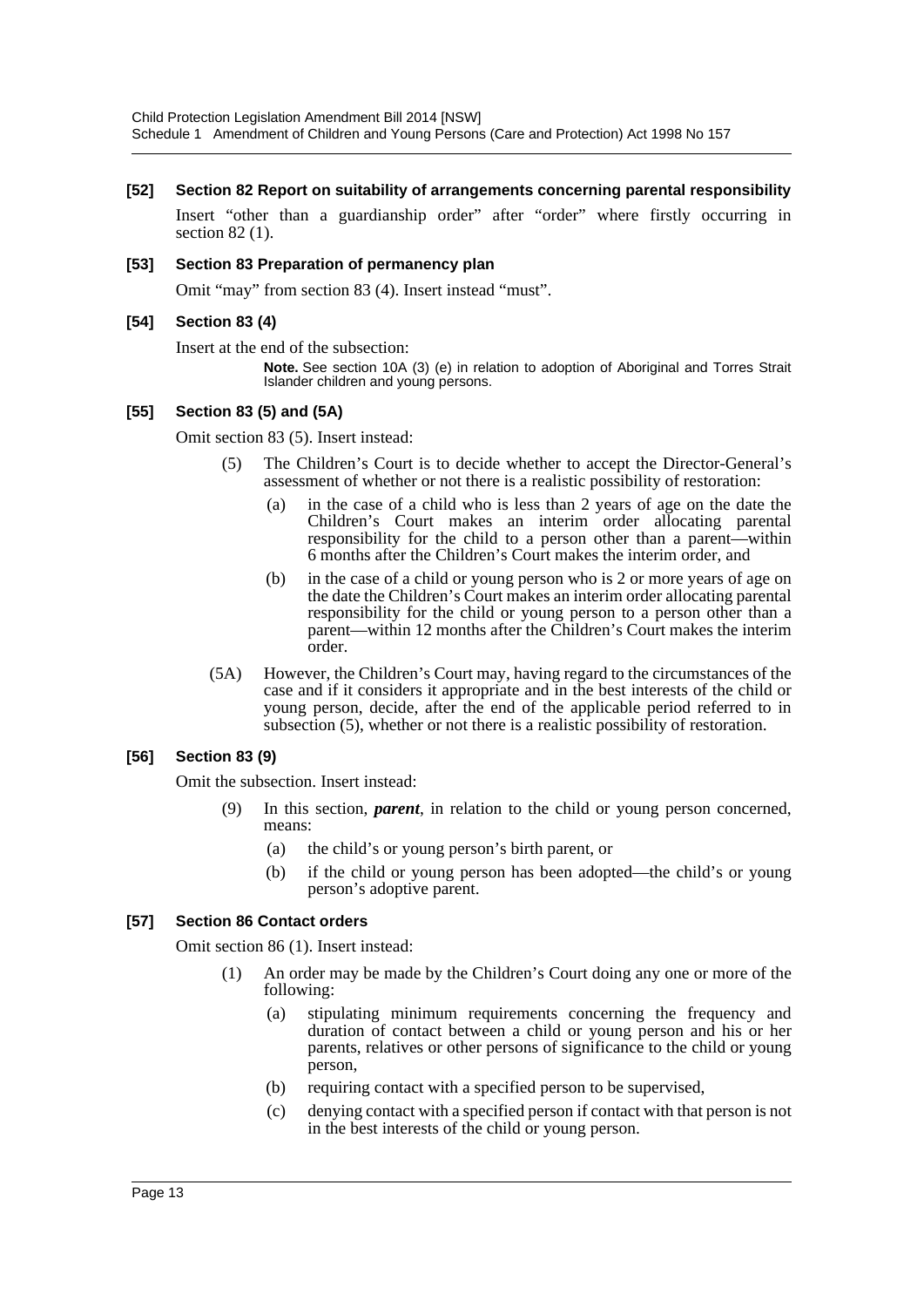# **[58] Section 86 (1A)–(1F)**

Insert after section 86 (1):

- (1A) A contact order may be made by the Children's Court:
	- (a) on application made by any party to proceedings before the Children's Court with respect to a child or young person, or
	- (b) with leave of the Children's Court—on application made by any of the following persons who were parties to care proceedings with respect to a child or young person:
		- (i) the Director-General,
		- (ii) the child or young person,
		- (iii) a person having parental responsibility for the child or young person,
		- (iv) a person from whom parental responsibility for the child or young person has been removed,
		- (v) any person who considers himself or herself to have a sufficient interest in the welfare of the child or young person, or
	- (c) with leave of the Children's Court—on application made by any person who considers himself or herself to have a sufficient interest in the welfare of the child or young person.
- (1B) The Children's Court may grant leave under subsection (1A) (b) or (c) if it appears to the Court that there has been a significant change in any relevant circumstances since a final order was made in the proceedings.
- (1C) The Children's Court is not required to hear or determine an application made to it with respect to a child or young person by a person referred to in subsection  $(1A)$  (c) unless it considers the person to have a sufficient interest in the welfare of the child or young person.
- (1D) Before granting leave under subsection (1A) (b) or (c), the Children's Court:
	- (a) must take into consideration whether the applicant for the contact order and persons to whom the contact order applies have attempted, or been ordered by the Children's Court to try, to reach an agreement about contact arrangements by participating in alternative dispute resolution, and
	- (b) may order the applicant and those persons to attend a dispute resolution conference conducted by a Children's Registrar under section 65 or alternative dispute resolution process under section 65A.
- (1E) Subject to any order the Children's Court may make, an applicant for a contact order under subsection (1A) (b) who was a party to care proceedings must notify other persons who were parties to the proceedings of the making of the application.

**Note.** Section 256A sets out the circumstances in which the Children's Court may dispense with the requirement to give notice.

(1F) A contact order made under subsection (1A) (b) on application of a person who was a party to proceedings in which an earlier contact order was made that has expired may be made in the same or different terms to the expired order.

#### **[59] Section 86 (2)**

Insert "and must not be made in relation to contact with a child or young person who is the subject of a guardianship order" after "consent".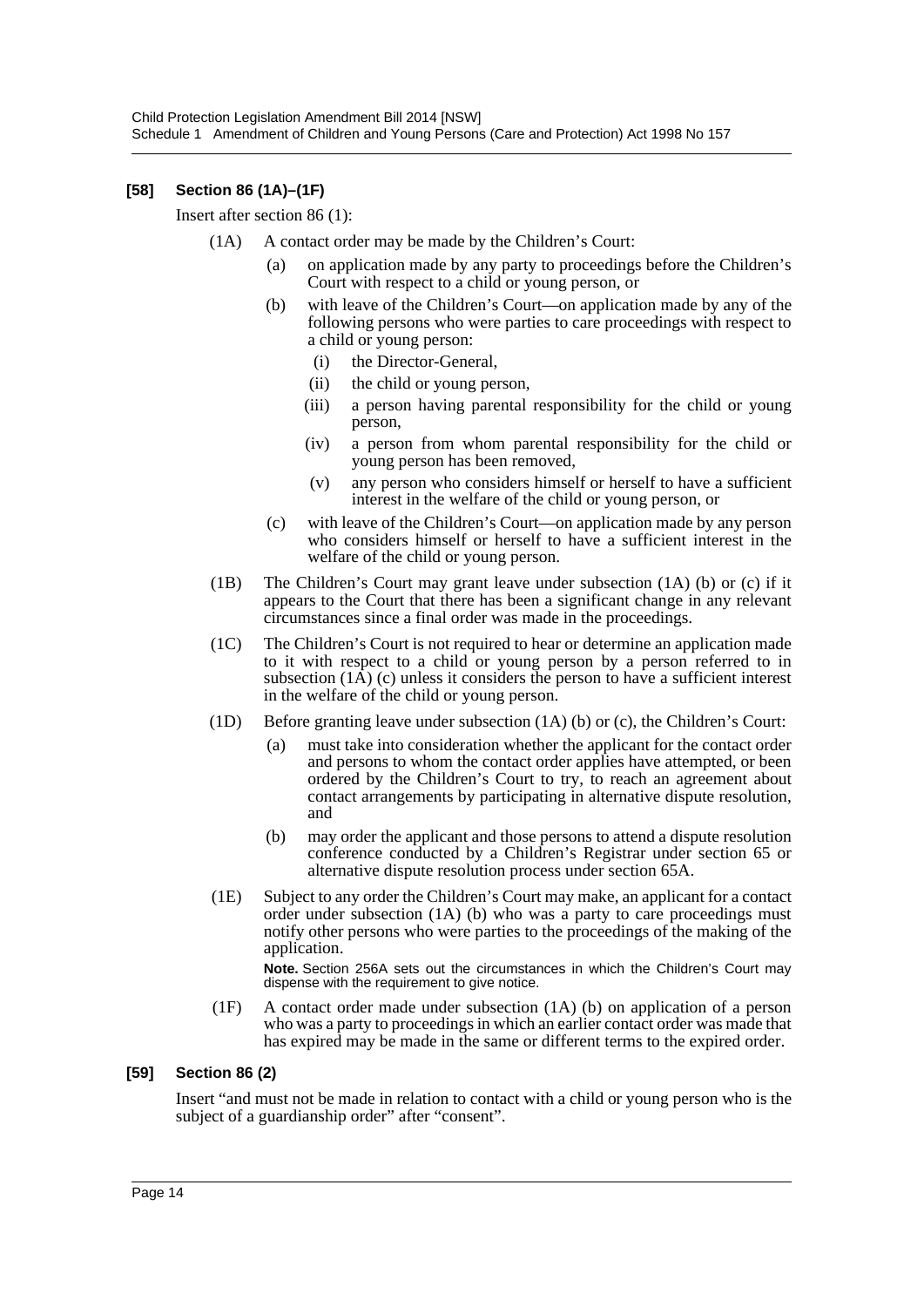# **[60] Section 86 (5)–(7)**

Insert after section 86 (4):

- (5) A contact order made under this section has effect for the period specified in the order, unless the order is varied or rescinded under section 86A or 90.
- (6) Despite subsection (5), if the Children's Court decides (whether by acceptance of the Director-General's assessment under section 83 or otherwise) that there is no realistic possibility of restoration of a child or young person to his or her parent, the maximum period that may be specified in a contact order made under subsection (1A) concerning the child or young person is 12 months.
- (7) Subsection (6) does not apply to a contact order made on the application of a former party to proceedings in which an earlier contact order was made that has expired.

#### **[61] Section 86A**

Insert after section 86:

#### **86A Variation of contact orders by agreement**

- (1) A *contact variation agreement* is an agreement to vary the terms of a contact order in the light of a change in any relevant circumstances since the contact order was made or last varied.
- (2) A contact variation agreement must:
	- (a) be in writing, and
	- (b) be signed and dated by those parties to the proceedings in which the contact order was made who are affected by the variation and, if the contact variation agreement is made less than 12 months after the contact order was made, the legal representative of the child or young person, and
	- (c) be registered with the Children's Court by those parties within 28 days after the date on which the agreement was signed.
- (3) The contact variation agreement is taken to be registered with the Children's Court when filed with the registry of the Court without the need for any order or other action by the Court.
- (4) The contact variation agreement takes effect only if (and when) it is registered.
- (5) The contact variation agreement has effect from the date of registration until the end of the period specified in the variation agreement.
- (6) Nothing in this section prevents the variation of a contact order under section 90.

#### **[62] Section 90 Rescission and variation of care orders**

Omit section 90 (1A). Insert instead:

(1A) Subject to any order the Children's Court may make, a person who makes an application under this section must give notice of the application to the persons who were parties to the proceedings in which the care order was made. **Note.** Section 256A sets out the circumstances in which the Children's Court may dispense with the requirement to give notice.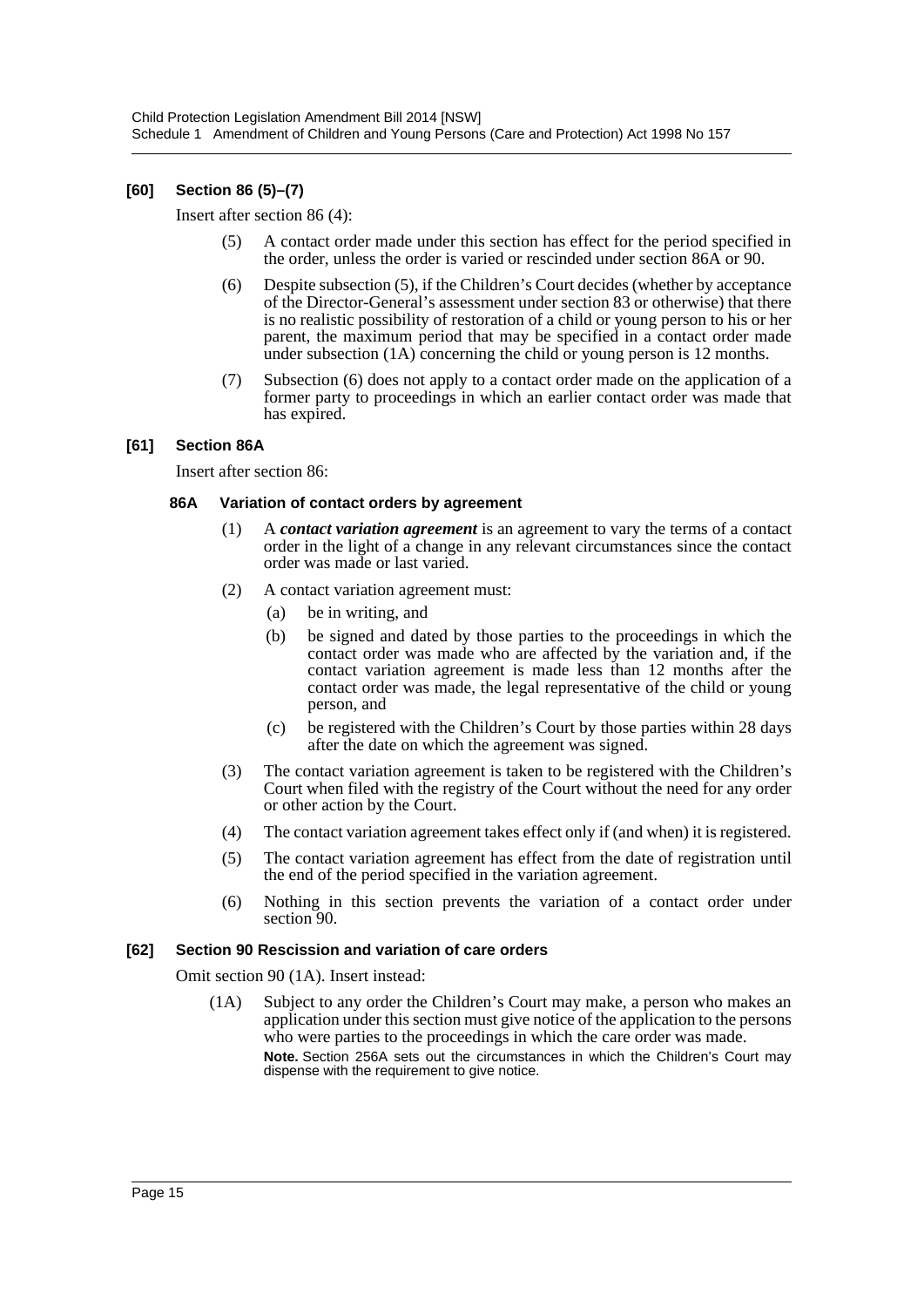#### **[63] Section 90A Prohibition orders**

Omit "order prohibiting any person, including a parent of a child or young person".

Insert instead "order (a *prohibition order*) prohibiting any person, including a parent of a child or young person or any person who is not a party to the care proceedings".

#### **[64] Section 90A (2)–(4)**

Insert at the end of section 90A:

- (2) A party to care proceedings during which a prohibition order is made may notify the Children's Court of an alleged breach of the prohibition order.
- (3) The Children's Court, on being notified of an alleged breach of a prohibition order:
	- (a) must give notice of its intention to consider the alleged breach to the person alleged to have breached the prohibition order, and
	- (b) must give that person an opportunity to be heard concerning the allegation before it determines whether or not the order has been breached, and
	- (c) is to determine whether or not the order has been breached, and
	- (d) if it determines that the order has been breached—may make such orders (including a parent capacity order) as it considers appropriate in all the circumstances.
- (4) The person who is alleged to have breached the prohibition order is entitled to be heard, and may be legally represented, at the hearing of the matter.

# **[65] Chapter 5, Part 3**

Insert after section 91:

# **Part 3 Parent capacity orders**

#### **91A Interpretation**

In this Part:

*parent*, in relation to a child or young person, means the following:

- (a) the child's or young person's birth parent,
- (b) if the child or young person has been adopted—the child's or young person's adoptive parent.

*parent capacity order* means an order requiring a parent or primary care-giver of a child or young person to attend or participate in a program, service or course or engage in therapy or treatment aimed at building or enhancing his or her parenting skills.

#### **91B When parent capacity orders may be made**

A parent capacity order may be made in relation to a parent or primary care-giver of a child or young person by the Children's Court:

- (a) on the application of the Director-General, or
- (b) on the Children's Court's own initiative if it determines under section 90A that a prohibition order has been breached by the parent or primary care-giver.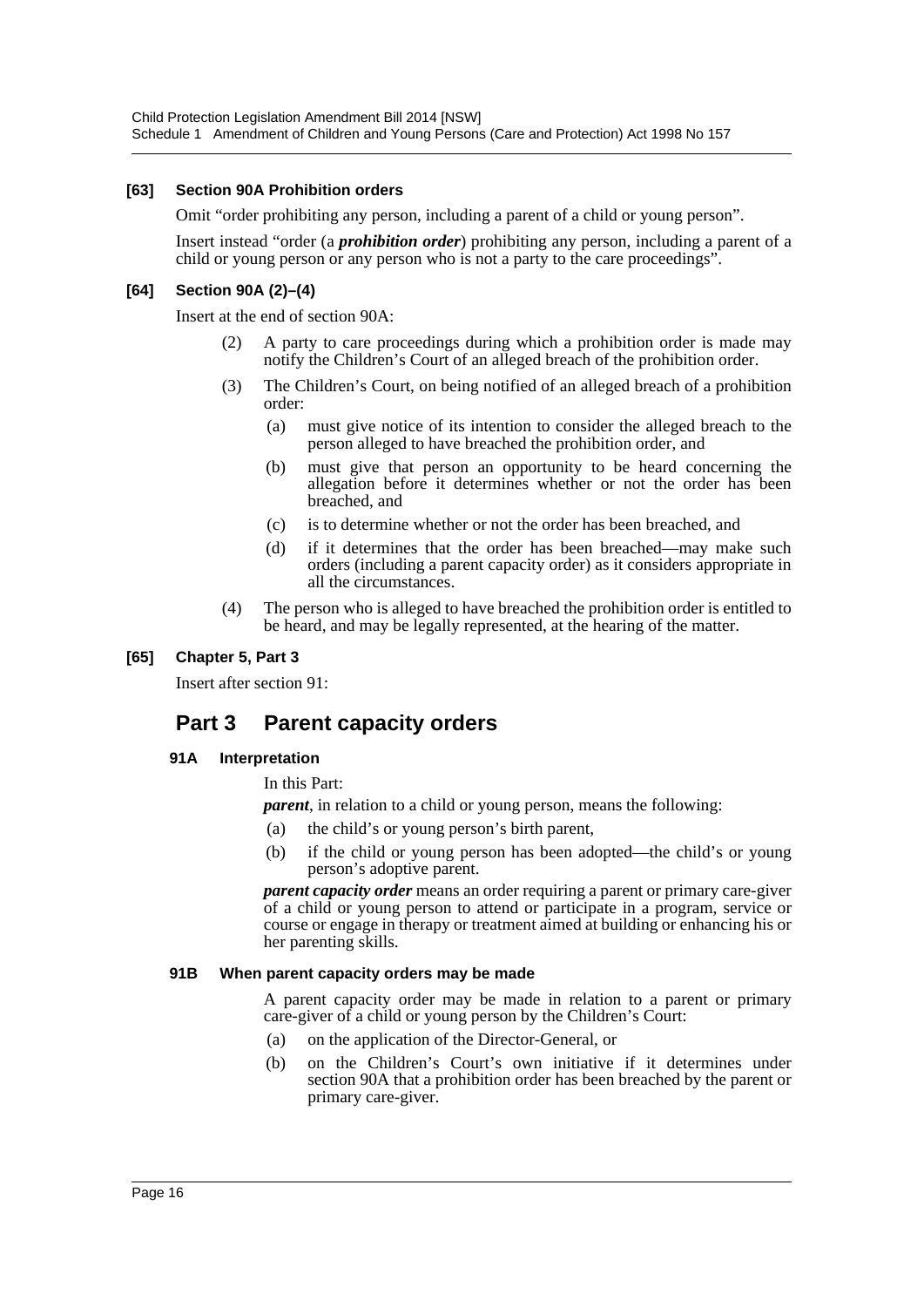#### **91C Applications for parent capacity orders**

- (1) The Director-General is to cause a copy of an application made under section 91B (a) to be served on the parent or primary care-giver in relation to whom the order is sought to be made as soon as is reasonably practicable after the application is filed.
- (2) The copy of the application must be written and arranged in such a form that there is a reasonable likelihood that its contents will be understood by the person on whom it is served.

#### **91D Dispute resolution conferences**

- (1) If it considers it appropriate, the Children's Court may, before or at any stage during the hearing of an application by the Director-General for a parent capacity order, or after it finds a prohibition order has been breached in proceedings under section 90A, refer the matter to a Children's Registrar to be dealt with under this section.
- (2) The Children's Registrar is to arrange and conduct a dispute resolution conference between the Director-General and the parent or primary care-giver in relation to whom the order is sought (the *parties*).
- (3) The purpose of a dispute resolution conference is to provide the parties with an opportunity to agree on action that should be taken to build or enhance the parenting skills of the parent or primary care-giver.
- (4) In conducting a dispute resolution conference, a Children's Registrar is to act as a conciliator between the parties. In so doing:
	- (a) the Children's Registrar should seek to encourage the parties to agree on action that should be taken (including the formulation of an order that may be made by consent under section 91F), or
	- (b) if the parties cannot agree on the action to be taken, the Children's Registrar should encourage the parties:
		- (i) to identify areas of agreement between the parties, and
		- (ii) to identify issues in dispute between the parties, and
		- (iii) to determine the best way of resolving any issues in dispute, and
		- (iv) to set a timetable for the hearing of the matter by the Children's Court.
- (5) A party may be legally represented at a dispute resolution conference.

#### **91E Making of parent capacity orders**

- (1) The Children's Court may make a parent capacity order in relation to a parent or primary care-giver of a child or young person (including a parent or primary care-giver found to have breached a prohibition order under section 90A) if it is satisfied that:
	- (a) there is an identified deficiency in the parenting capacity of the parent or primary care-giver that has the potential to place the child or young person at risk of significant harm and it is reasonable and practicable to require the parent or primary care-giver to comply with the order, and
	- (b) the parent or primary care-giver is unlikely to attend or participate in the program, service or course or engage in the therapy or treatment required by the order unless the order is made.
- (2) A parent capacity order may be made whether or not a care application or care order has been made and at any stage in care proceedings.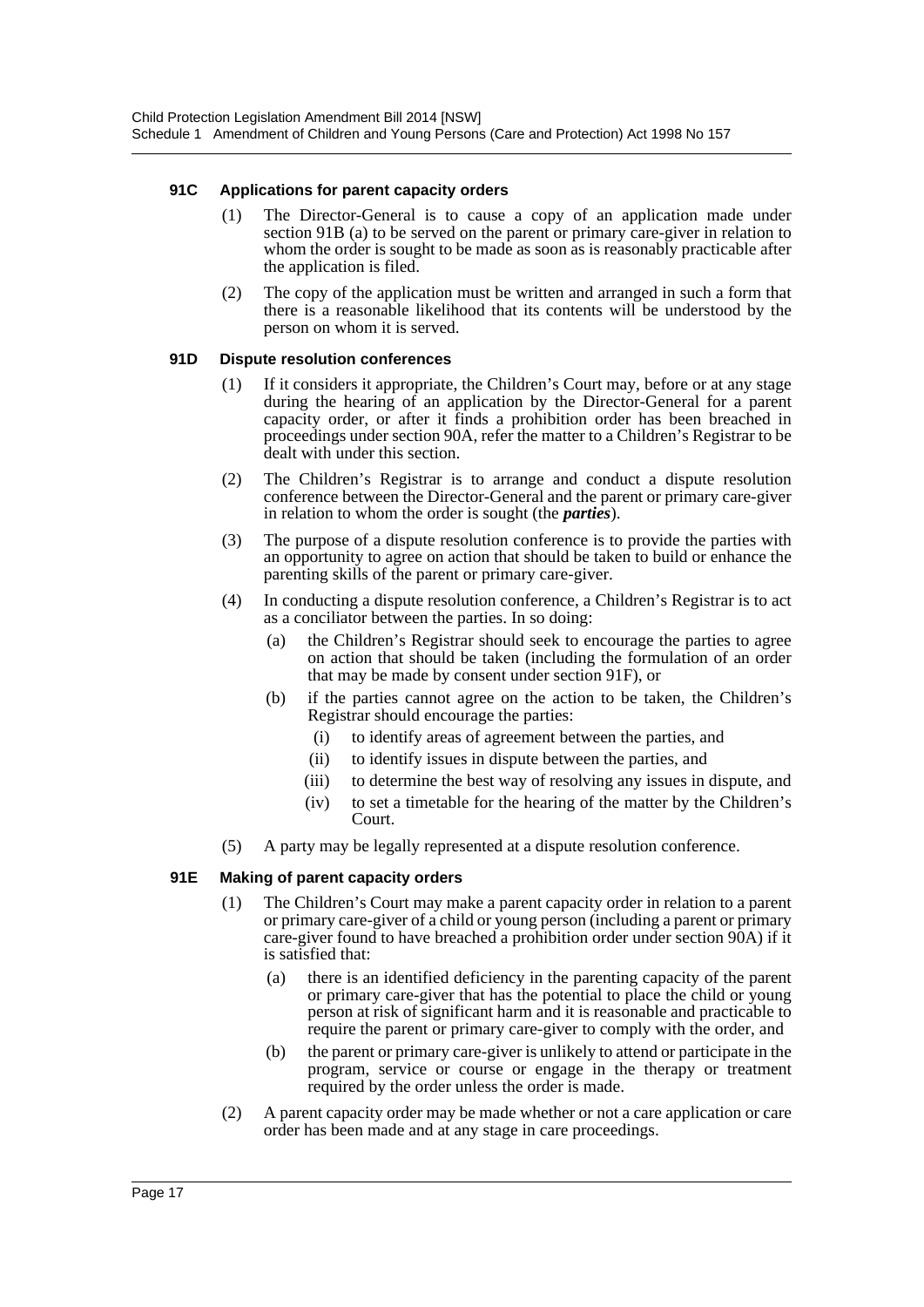#### **91F Orders made by consent**

- (1) The Children's Court may, with the consent of the Director-General and the parent or primary care-giver who will be subject to a parent capacity order, make that order by giving effect to the terms of an agreement reached between the Director-General and the parent or primary care-giver concerning his or her attendance or participation in a program, service or course or engagement in therapy or treatment aimed at building or enhancing his or her parenting skills (a *consent order*).
- (2) A consent order may be made following the conclusion of a dispute resolution conference or at any stage of proceedings on an application for a parent capacity order.
- (3) A consent order may be made by the Children's Court if it considers it reasonable and practicable to do so and that the terms of the order are appropriate in the circumstances.
- (4) The functions conferred on the Children's Court by this section in relation to an application made under section 91B (a) may be exercised by a Children's Registrar.

**Note.** See section 93A (Powers exercised by Children's Registrar).

#### **91G Duration of parent capacity orders**

- (1) A parent capacity order has effect for the period specified in the order, unless the order is varied or revoked under section 91H.
- (2) The period for which a parent capacity order has effect may be specified by reference to a fixed or ascertainable period or by reference to the occurrence of a specified future event.

#### **91H Variation or revocation of parent capacity order**

- (1) The Children's Court may at any time vary or revoke a parent capacity order (including a parent capacity order made after a breach of a prohibition order) on application by:
	- (a) the Director-General, or
	- (b) the parent or primary care-giver to whom it relates.
- (2) The Children's Court may vary or revoke a parent capacity order if the Court is satisfied there has been a significant change in any relevant circumstances since the order was made or last varied.
- (3) Subject to any order the Children's Court may make, a person who makes an application under this section must notify other persons who were parties to the proceedings for the making of the parent capacity order of the making of the application.

**Note.** Section 256A sets out the circumstances in which the Children's Court may dispense with the requirement to give notice.

- (4) The Children's Court must, before varying or revoking a parent capacity order under this section:
	- (a) allow all parties a reasonable opportunity to be heard on the matter, and
	- (b) have regard to the factors that the Children's Court is required to have regard to under section 91E in considering whether or not to make a parent capacity order and in considering the terms of a parent capacity order.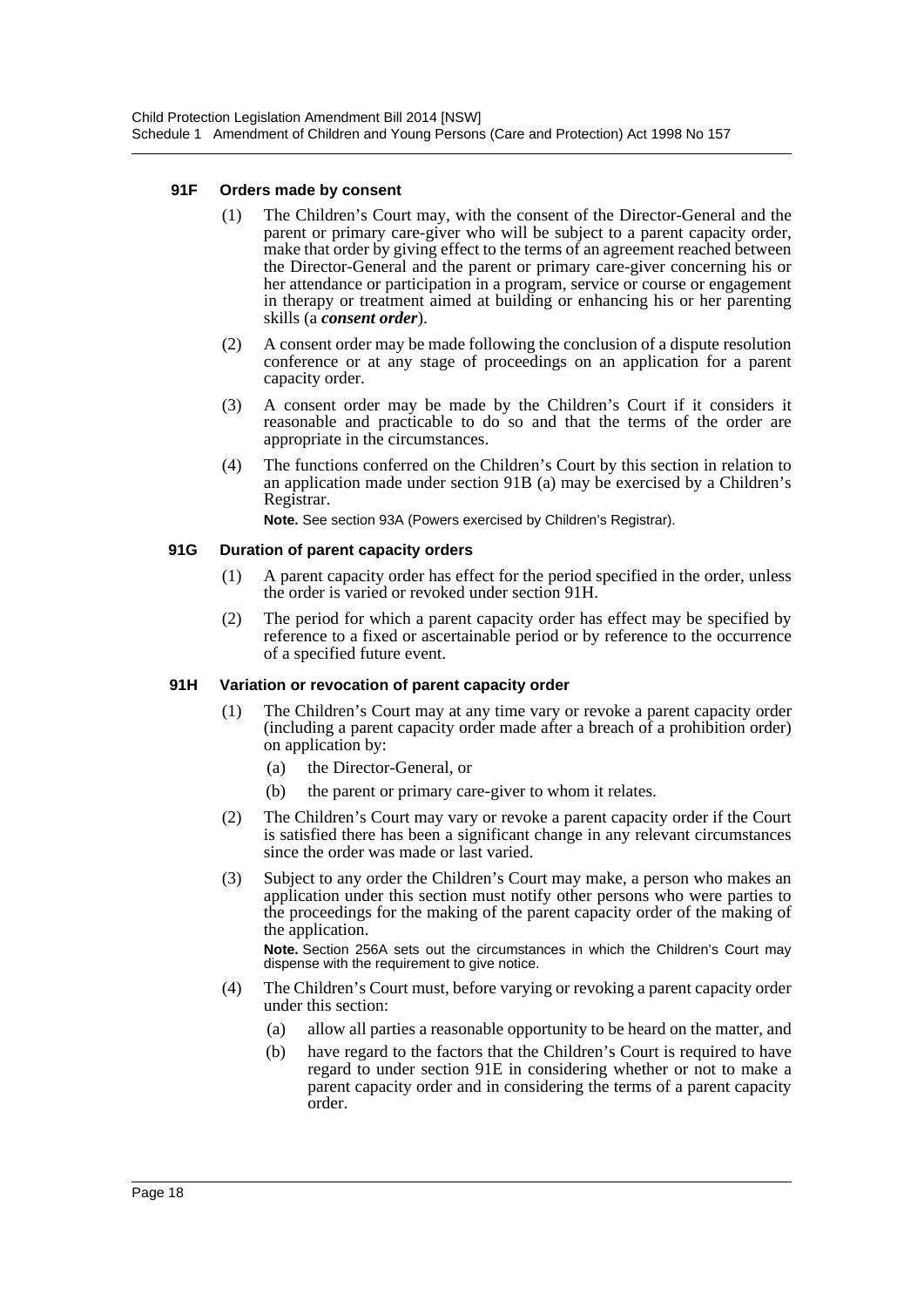#### **91I Right of appeal**

- (1) A party to proceedings under this Part who is dissatisfied with a parent capacity order of the Children's Court (including a parent capacity order made under section 90A) may, in accordance with the rules of the District Court, appeal to the District Court on a question of law.
- (2) The District Court is to hear and determine the appeal and make such order as it thinks appropriate by reason of its decision, including, without limiting the Court's power to make such orders, an order confirming, varying or setting aside the decision of the Children's Court.
- (3) Subject to any interlocutory order made by the District Court, an appeal does not affect the operation of the order appealed against or prevent the taking of action to implement that order.
- (4) The provisions of Chapter 6 apply to and in respect of the hearing of an appeal under this section in the same way as they apply to and in respect of the hearing of a care application under that Chapter.

#### **[66] Section 93A**

Insert after section 93:

#### **93A Powers exercised by Children's Registrar**

- (1) A power conferred by this Act when exercised by a Children's Registrar is taken to have been exercised by the Children's Court.
- (2) The exercise by a Children's Registrar of a power conferred by this Act does not prevent the exercise of the power by the Children's Court.
- (3) No matter or thing done or omitted to be done by a Children's Registrar under section 65, 91D or 244C subjects the Children's Registrar to any action, liability, claim or demand if the matter or thing was done in good faith for the purposes of that section.

# **[67] Section 105 Publication of names and identifying information**

Insert after section 105 (1A):

- (1B) This section applies to the publication or broadcast of a child or young person's name to the public, or a section of the public, by publication in a newspaper or periodical publication, by radio or television broadcast or other electronic broadcast, by the internet, or by any other means of dissemination.
- (1C) The publication of information to a website that provides the opportunity for, or facilitates or enables, dissemination of information to the public or a section of the public (whether or not the particular publication results in the dissemination of information to the public or a section of the public) constitutes the publication of information to the public or a section of the public for the purposes of this section.

# **[68] Section 114 Alternative dispute resolution**

Insert "alternative" after "any form of" in section 114 (2).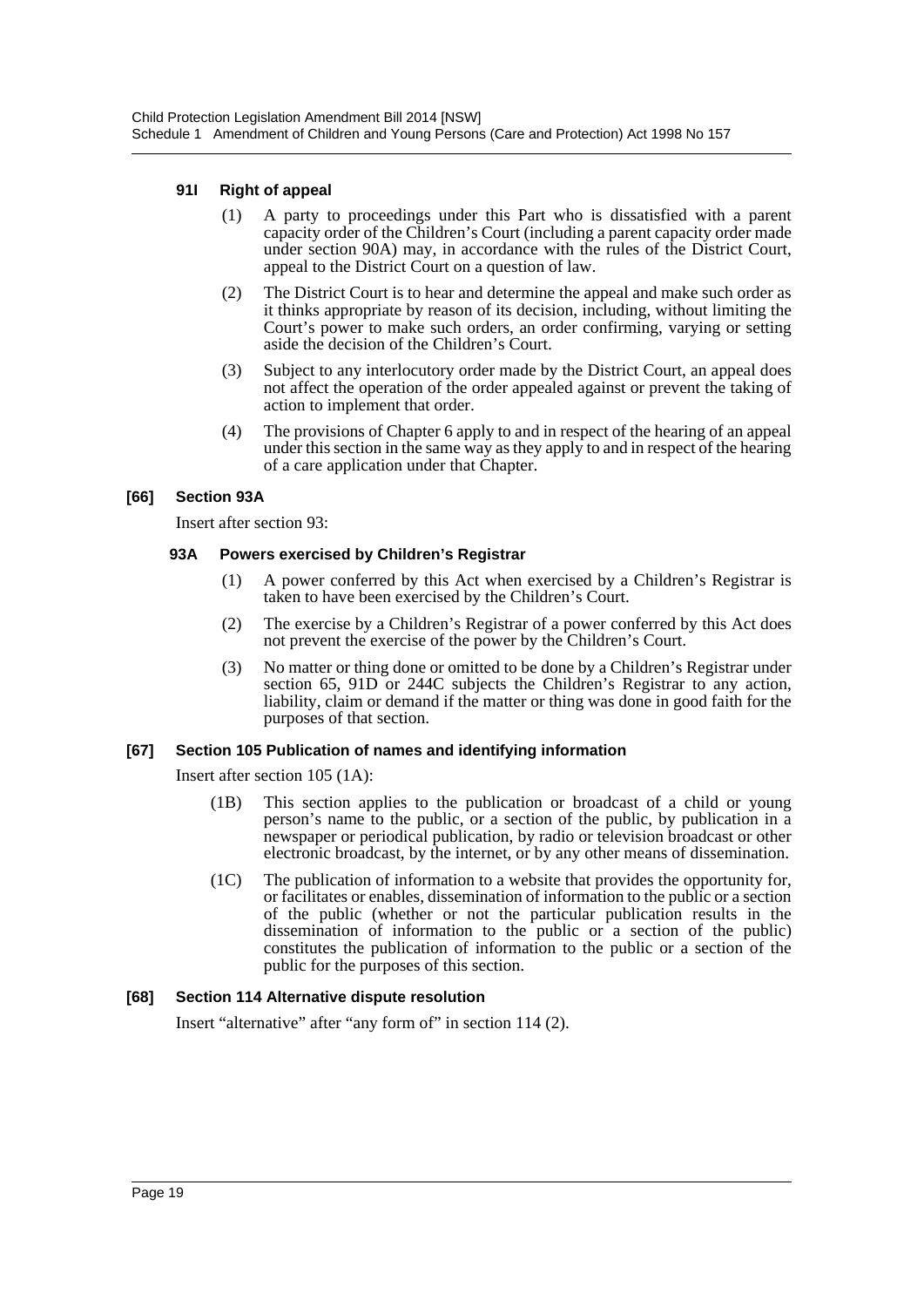### **[69] Section 116 Application for order for alternative parenting plan**

Omit section 116 (4). Insert instead:

(4) Subject to any order the Children's Court may make, a person who makes an application under this section must notify the other persons referred to in subsection (1) of the making of the application. **Note.** Section 256A sets out the circumstances in which the Children's Court may dispense with the requirement to give notice.

#### **[70] Section 117 Adjournment**

Omit "mediation". Insert instead "alternative dispute resolution".

**[71] Section 122 Mandatory reporting of child who lives away from home without parental permission**

Insert "(other than an excluded person)" after "A person".

#### **[72] Section 122 (2)**

Insert at the end of section 122:

(2) In this section:

*excluded person* means a person who:

- (a) is a friend or relative of the child who maintains both a close personal relationship with the child through frequent personal contact and a personal interest in the child's welfare, and
- (b) does not provide support to the child wholly or substantially on a commercial basis.

#### **[73] Section 135 Definition and types of "out-of-home care"**

Insert "or kin" after "relative" in section 135 (3) (b).

#### **[74] Section 135 (3) (b1)**

Insert after section 135 (3) (b):

(b1) any care of a child or young person provided by a person who has parental responsibility for the child or young person under a guardianship order, or

#### **[75] Section 137 Authorised carers**

Insert at the end of section  $137(1)(c)$ :

, or

- (d) subject to the regulations, a person who is assessed to be suitable to be approved to adopt a child under section 45 of the *Adoption Act 2000*.
- **[76] Section 149 Order for sole parental responsibility** Omit the section.
- **[77] Section 149AA Care plan and other relevant information to be presented before order made under section 149**

Omit the section.

# **[78] Section 149A Variation or rescission of order for sole parental responsibility** Omit the section.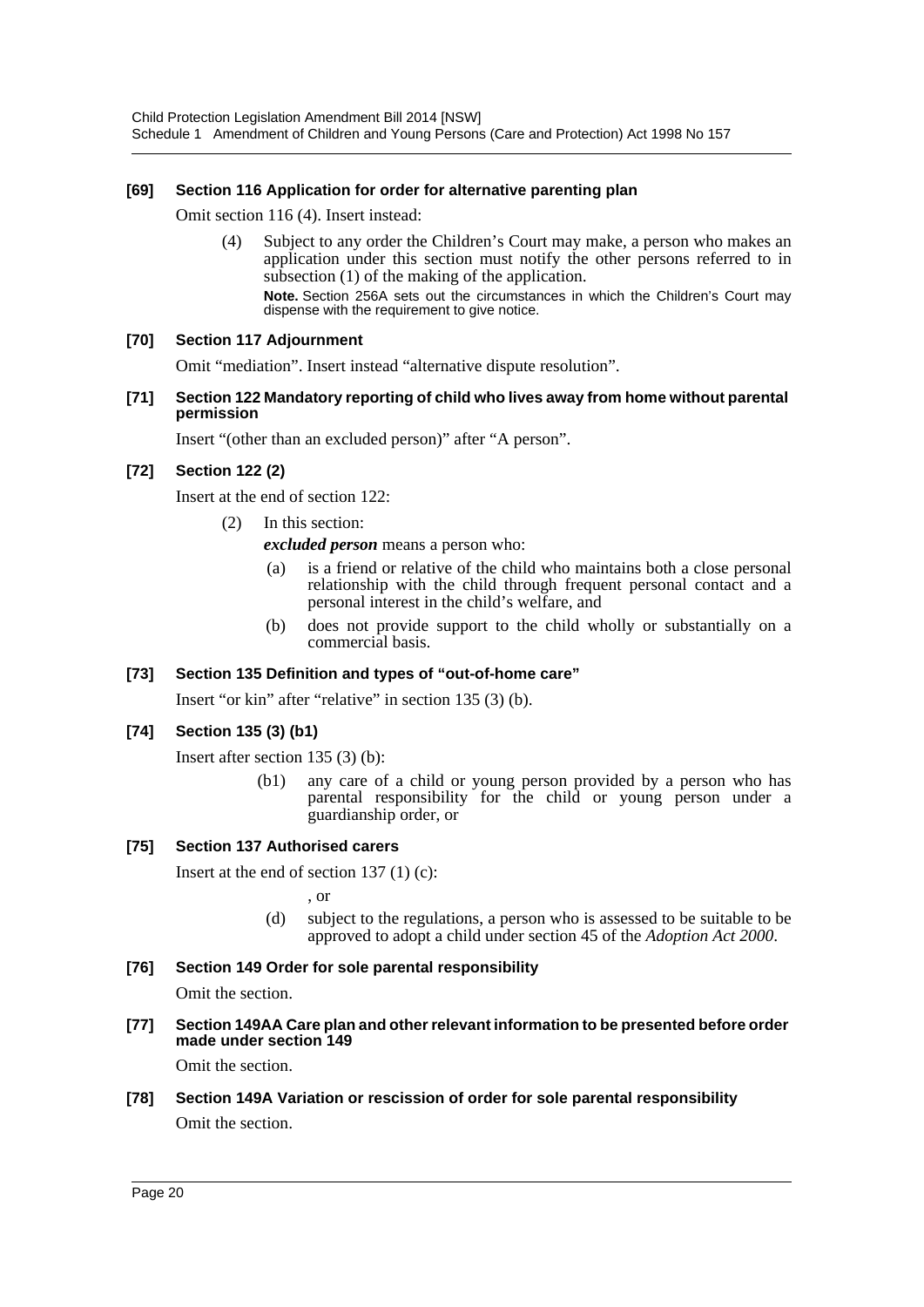#### **[79] Section 153 Operation of other arrangements**

Insert "(other than a child or young person referred to in subsection (3))" after "person" where firstly occurring in section 153 (2).

#### **[80] Section 153 (3) and (4)**

Omit section 153 (3). Insert instead:

- (3) A child or young person who has been placed in out-of home care with a relative or kin otherwise than by a court ordered placement under an arrangement under this section supported by the Director-General must not remain in the out-of-home care provided under the arrangement for more than 2 years.
- (4) In this section:

*court ordered placement* means the placement of a child or young person with a relative or kin of the person who has been allocated all aspects of parental responsibility for the child or young person by virtue of an order of the Children's Court or a parenting order in favour of the relative or kin under the *Family Law Act 1975* of the Commonwealth.

#### **[81] Section 155 Review of supported out-of-home care arrangements**

Insert after section 155 (3):

- (3A) Subsection (1) does not require the designated agency having supervisory responsibility for a child or young person who is in a court ordered placement (within the meaning of section 153), and in respect of whom supported out-of-home care is provided, to conduct an annual review if a review of the placement of the child or young person conducted under another provision of this Act has determined that the placement is safe and secure.
- (3B) The authorised carer of a child or young person determined to be in a safe or secure placement as referred to in subsection (3A) must submit a self-assessment report to the designated agency having supervisory responsibility for the child or young person at least once in every period of 12 months after the child or young person is placed in supported out-of-home care.
- (3C) The self-assessment report is to address such matters as may be required by the designated agency (including verification that the child or young person resides with the authorised carer and of the need for on-going provision of support).

# **[82] Section 161 Financial assistance for children and young persons in out-of-home care**

Insert at the end of section 161 (4) (b):

, or

(c) in other circumstances prescribed by the regulations.

#### **[83] Section 172A**

Insert after section 172:

#### **172A Director-General to report annually on deaths of children and young persons**

(1) The Director -General must make a written report to the Minister every year on the reportable deaths known to the Director-General that occurred during the previous calendar year.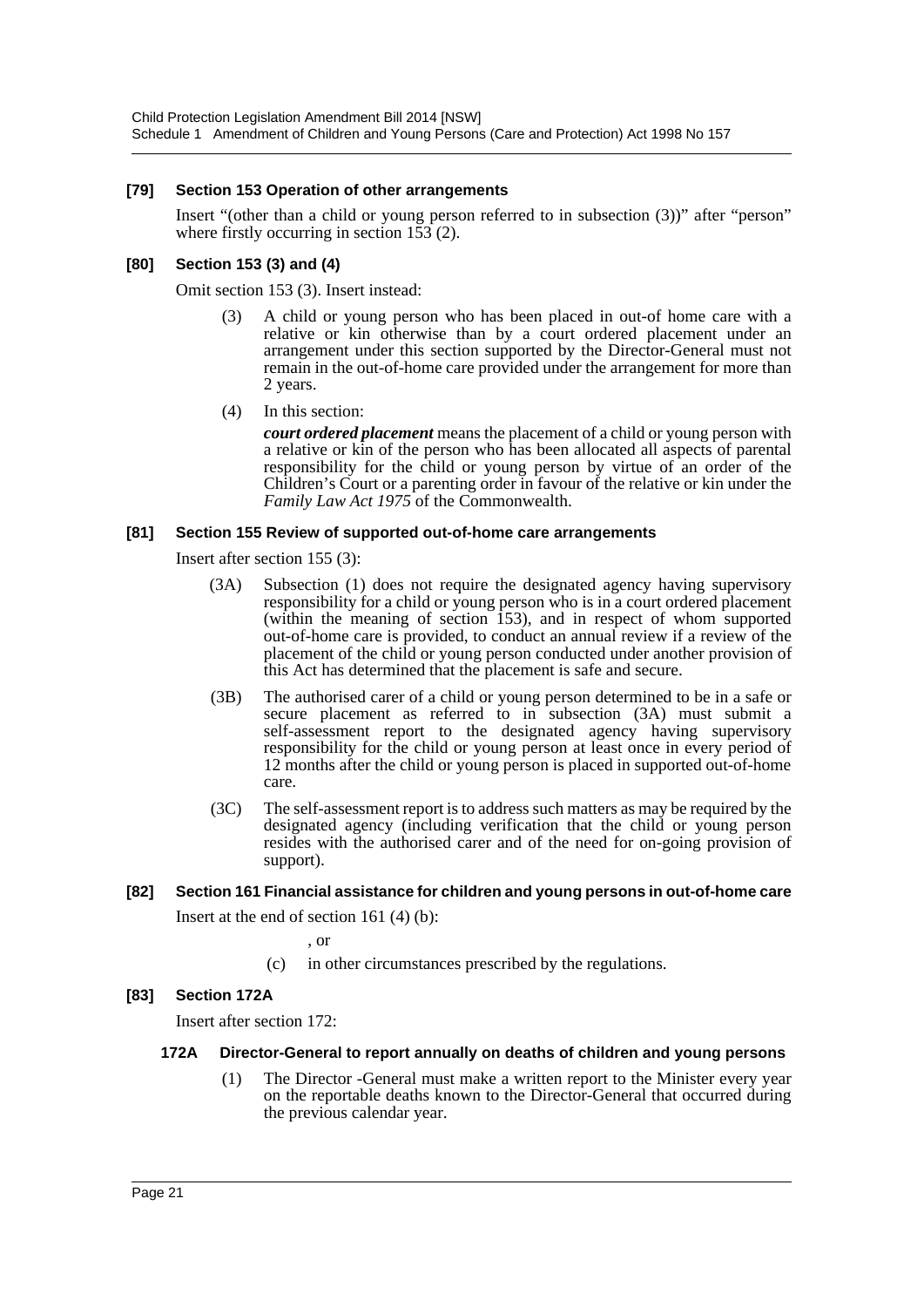- (2) In this section:
	- *reportable death* means the death of any child or young person:
	- (a) who was the subject of a risk of significant harm report made during the period of 3 years immediately preceding the death of the child, or
	- (b) who was a sibling of a child or young person who was the subject of a risk of significant harm report made during the period of 3 years immediately preceding the death of the sibling, or
	- (c) for whom the Minister has parental responsibility under this Act, or
	- (d) who is in statutory out-of-home care or supported out-of-home care, or
	- (e) for whom the Director-General or a designated agency has care responsibility under section 49, or
	- (f) who is the subject of a sole parental responsibility order made under section 149 (as in force immediately before its repeal by the *Child Protection Legislation Amendment Act 2014*).

*risk of significant harm report* means a report given to the Director-General under this Act that, in the assessment of the Director-General, indicates that a child or young person is at risk of significant harm (within the meaning of Part 2 of Chapter 3).

**Note.** See section 23 (Child or young person at risk of significant harm).

- (3) A report under this section must include the following:
	- (a) the number of reportable deaths that occurred during the calendar year to which the report relates,
	- (b) the general circumstances of each of those reportable deaths, if known,
	- (c) details relating to the implementation of any Departmental practice changes in response to, or resulting from, those reportable deaths.
- (4) A report under this section is to be made to the Minister as soon as practicable after the end of the calendar year to which the report relates.
- (5) The Minister is to cause a copy of the report made to the Minister under this section to be tabled in each House of Parliament as soon as practicable after the report is made to the Minister.

#### **[84] Section 175 Special medical treatment**

Insert at the end of section 175 (2) (c):

, or

(d) the Director-General, in the case of special medical treatment described in paragraph (c1) of the definition of *special medical treatment* in subsection (5), grants an exemption under subsection (4A).

#### **[85] Section 175 (4A) and (4B)**

Insert after section 175 (4):

(4A) The Director-General may, by order in writing, grant an exemption (either generally or in a particular case) in relation to the administration of a drug referred to in paragraph (c1) of the definition of *special medical treatment* in subsection (5) on the written request of the Director-General of the Ministry of Health.

**Note.** A copy of the general exemption issued by the Director-General can be accessed at the following website:

www.community.nsw.gov.au/about us/legislation.html.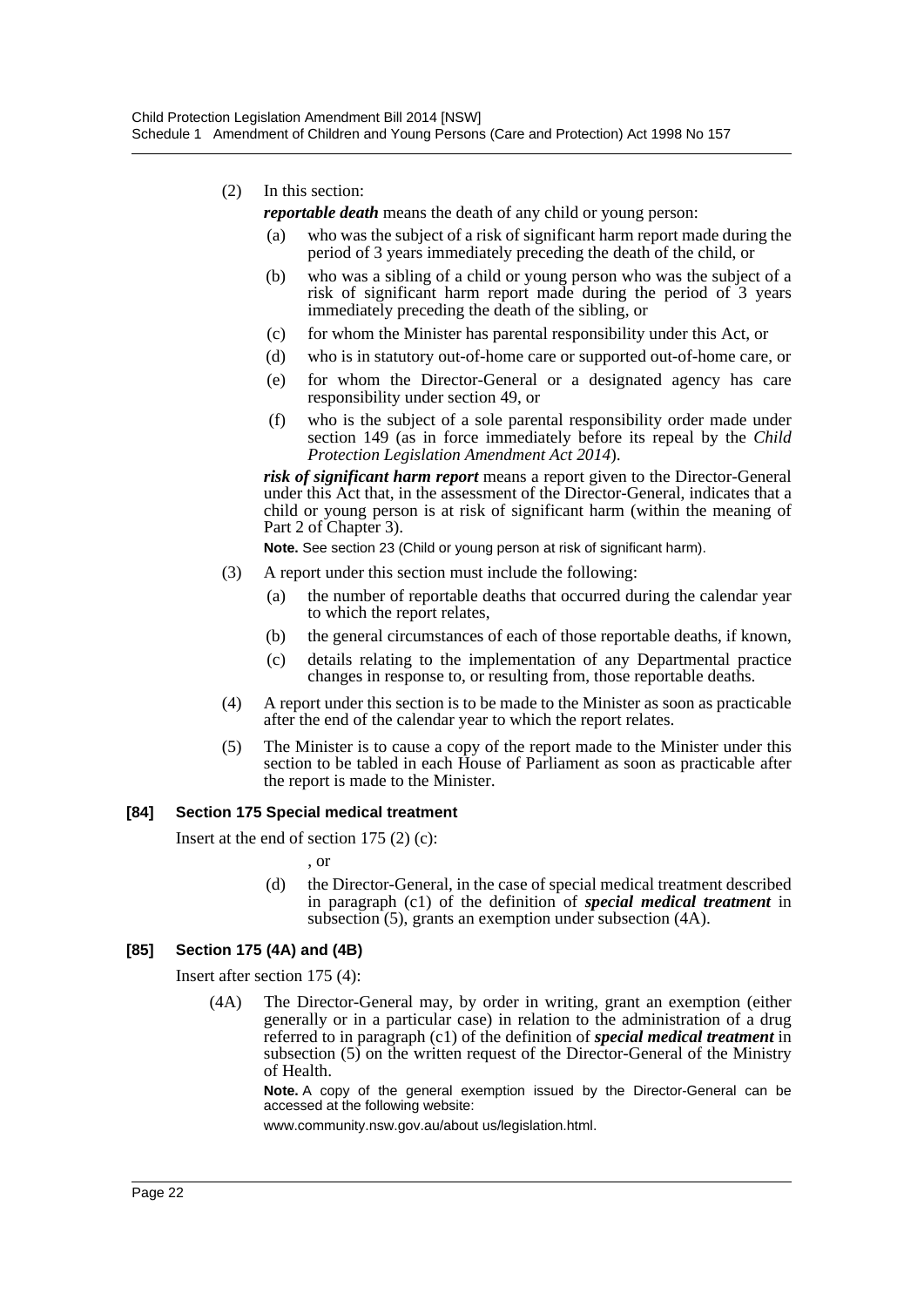(4B) If the Director-General of the Ministry of Health makes a written request under subsection (4A) for an exemption in relation to the administration of a particular drug to a particular child and does not receive notification of the decision of the Director-General of the Department within 21 days after the making of the request, the exemption is taken to have been granted on the expiration of the 21-day period.

#### **[86] Section 175 (5), definition of "special medical treatment"**

Insert after paragraph (c) of the definition:

(c1) any medical treatment that involves the administration of a drug of addiction within the meaning of the *Poisons and Therapeutic Goods Act 1966* over a period or periods totalling more than 10 days in any period of 30 days, or

**Note.** A drug of addiction is a substance specified in Schedule Eight of the Poisons List proclaimed under the *Poisons and Therapeutic Goods Act 1966*. The Poisons List adopts by reference, with certain modifications, Schedules 1–8 of the Poisons Standard under the *Therapeutic Goods Act 1989* of the Commonwealth. See also the Poisons List information available at www.health.nsw.gov.au/resources/publichealth/pharmaceutical/poisons\_list\_\_pdf.asp.

(c2) any medical treatment that involves an experimental procedure that does not conform to the document entitled *National Statement on Ethical Conduct in Human Research 2007* published by the National Health and Medical Research Council in 2007 and updated in 2013, or

**Note.** A copy of the *National Statement on Ethical Conduct in Human Research 2007* can be found at www.nhmrc.gov.au/guidelines/publications/e72.

#### **[87] Chapter 9, Part 3**

Insert after section 177:

# **Part 3 Miscellaneous**

#### **177A Regulations**

- (1) The regulations may make provision for or with respect to the procedures to be followed by the designated agency having supervisory responsibility for a child or young person in out-of-home care in authorising, consenting to or monitoring the physical, psychological, psychiatric or other medical examinations, treatment and control of the behaviour of the child or young person under this Chapter.
- (2) Without limiting subsection (1), the regulations may require a designated agency to carry out such procedures in accordance with any publicly available guidelines that may be prescribed by the regulations.

#### **[88] Section 181 Principal functions of Children's Guardian**

Insert "the carrying out of" after "monitor" wherever occurring in section 181 (1) (e) and (f).

#### **[89] Section 181 (1) (k)**

Insert after section 181 (1) (j):

(k) to accredit adoption service providers under the *Adoption Act 2000* and to monitor the carrying out of the responsibilities with respect to the provision of adoption services under that Act and the regulations of those providers and the Director-General.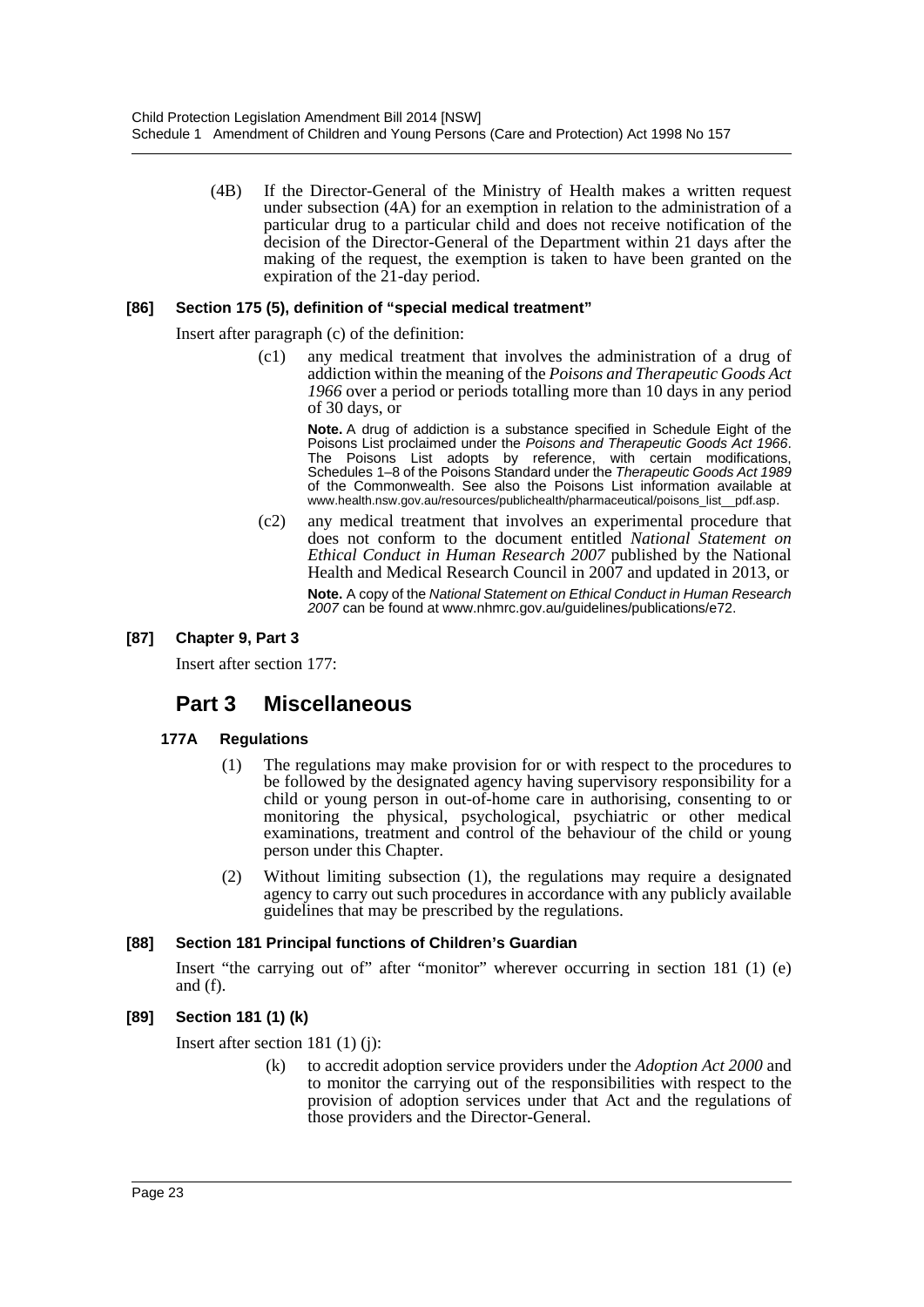### **[90] Chapter 15A**

Insert after section 244:

# **Chapter 15A Alternative dispute resolution**

#### **244A Interpretation**

### In this Act:

*alternative dispute resolution* means any process (other than a process involving a judicial determination) conducted under this Act in which an impartial person assists persons in dispute to resolve issues between them, and includes (without limitation) the following:

- (a) alternative dispute resolution conducted under section 37,
- (b) a dispute resolution conference conducted under section 65,
- (c) alternative dispute resolution conducted under section 65A,
- (d) a dispute resolution conference conducted under section 91D,
- (e) alternative dispute resolution conducted under section 114.

#### **244B Protection of information disclosed in alternative dispute resolution**

- (1) Evidence of anything said or of any admission made in the course of alternative dispute resolution is not admissible in any proceedings before any court, tribunal or body.
- (2) Evidence of the conduct of any party in the course of alternative dispute resolution is not admissible in any proceedings before any court, tribunal or body.
- (3) A document prepared for the purposes of, or in the course of, or as a result of, alternative dispute resolution is not admissible in evidence in any proceedings before any court, tribunal or body.
- (4) Subsections (1)–(3) do not apply with respect to any evidence or document:
	- (a) if the persons participating in, or identified during, the alternative dispute resolution and in the case of a document, all persons identified in the document, consent to the admission of the evidence or document, or
	- (b) in proceedings instituted with respect to any act or omission in connection with which a disclosure has been made under section 244C (2) (b) or (c), (3) or (4).

#### **244C Confidentiality of information disclosed in alternative dispute resolution**

- (1) A person who conducts or participates in any alternative dispute resolution process must not disclose anything said or done or any admission made during the process to any other person, except as permitted by subsections (2)–(4).
- (2) A person conducting alternative dispute resolution may disclose information obtained in connection with the alternative dispute resolution only in any one or more of the following circumstances:
	- (a) with the consent of the person from whom the information was obtained,
	- (b) if there are reasonable grounds to believe that the disclosure is necessary to prevent or minimise the danger of injury to any person or damage to any property,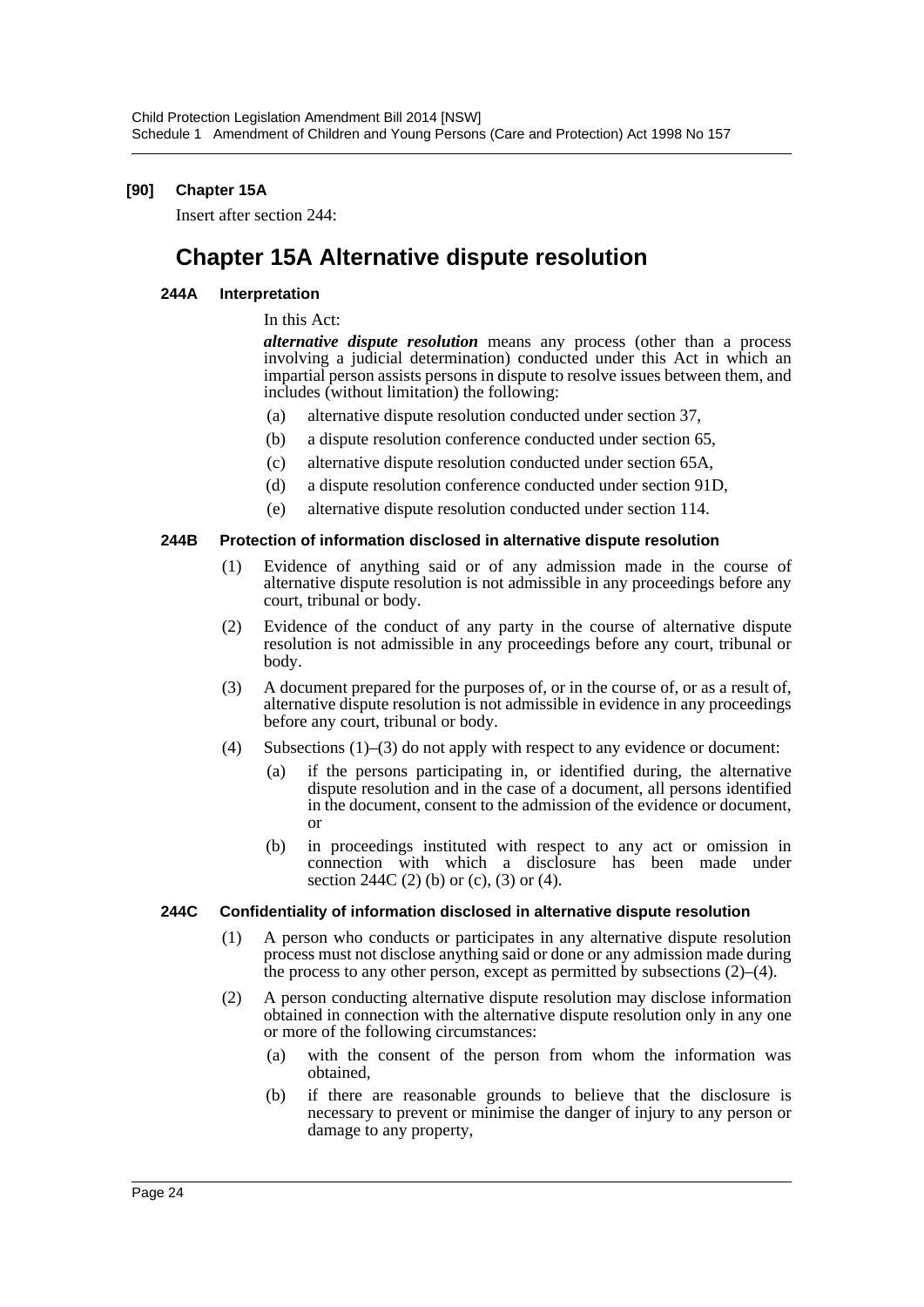(c) if, as a result of obtaining the information, the person conducting alternative dispute resolution has reasonable grounds to suspect that a child or young person is at risk of significant harm within the meaning of Part 2 of Chapter 3,

**Note.** See section 23.

- (d) in accordance with a requirement imposed by or under a law of the State (other than a requirement imposed by a subpoena or other compulsory process) or the Commonwealth.
- (3) A person participating in alternative dispute resolution may disclose information obtained in connection with the administration or execution of this Chapter only if there are reasonable grounds to believe that the disclosure is necessary to prevent or minimise the danger of injury to any person or damage to any property.
- (4) Any person conducting or participating in alternative dispute resolution may disclose information obtained in connection with the alternative dispute resolution if the disclosure is reasonably required for the purpose of referring any person conducting the alternative dispute resolution or a legal practitioner participating in the alternative dispute resolution to an appropriate body for any professional misconduct alleged to have been committed in connection with the alternative dispute resolution.

# **[91] Section 245**

Insert after section 245 (1) (k):

(l) a decision of the Director-General or a designated agency as to the suitability of a person to be a guardian.

# **[92] Section 245B Interpretation**

Omit section 245B (1). Insert instead:

(1) In this Chapter:

# *prescribed body* means:

- (a) any body or organisation specified in section 248 (6) or that is prescribed by the regulations for the purposes of that section, or
- (b) any other body or class of bodies (including an unincorporated body or bodies) or organisation prescribed by the regulations for the purposes of this section.

#### **[93] Schedule 3 Savings, transitional and other provisions**

Omit clause 1 (1). Insert instead:

(1) The regulations may contain provisions of a savings or transitional nature consequent on the enactment of this Act or any Act that amends this Act.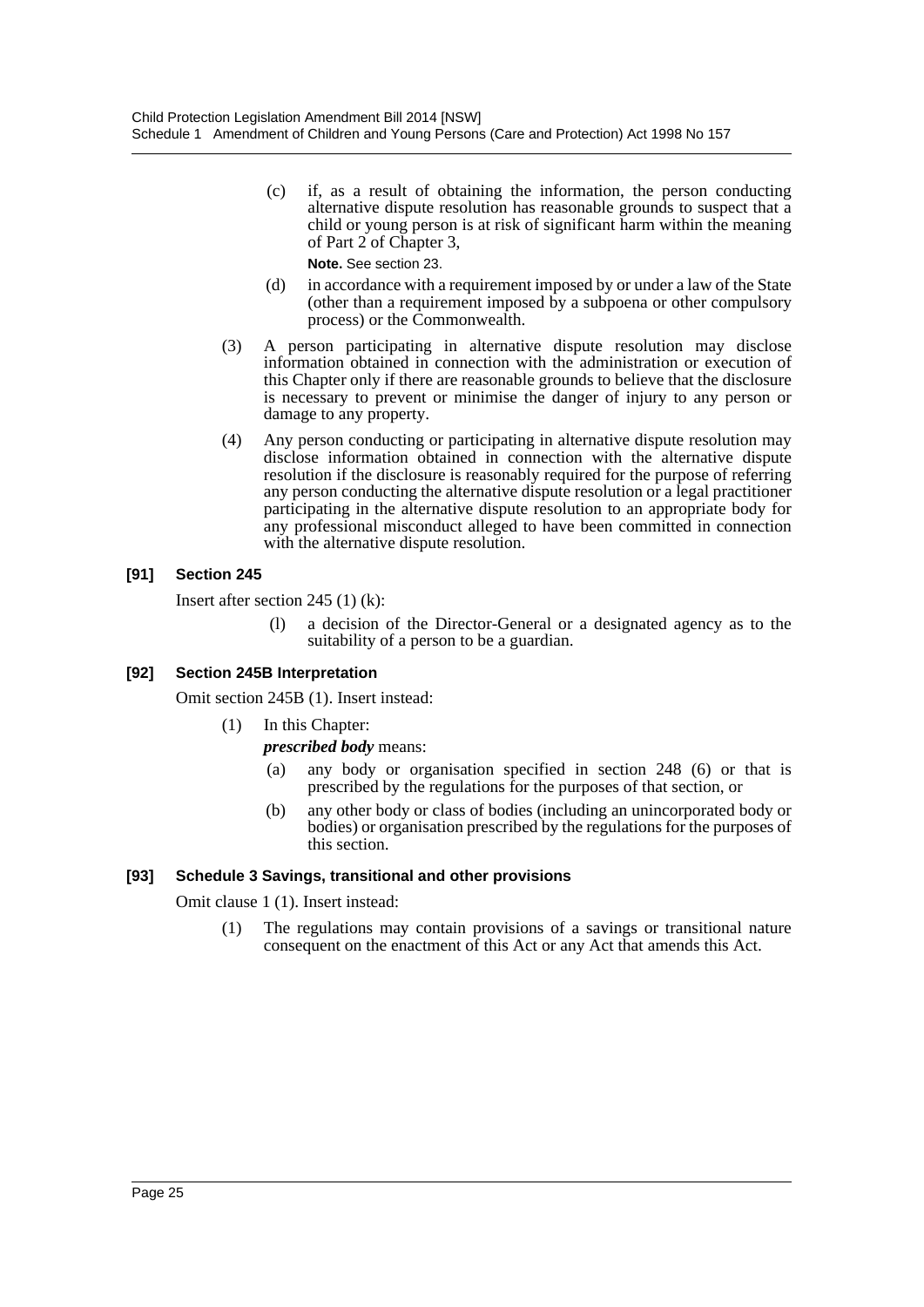#### **[94] Schedule 3, Part 10:**

Insert after clause 30:

# **Part 10 Provisions consequent on enactment of Child Protection Legislation Amendment Act 2014**

#### **31 Definition**

In this Part:

*amending Act* means the *Child Protection Legislation Amendment Act 2014*.

#### **32 Parent responsibility contracts**

- (1) An amendment made to sections 38A–38E by the amending Act extends (except as provided by subclause (2)) to a parent responsibility contract that is in force immediately before the commencement of the amendment.
- (2) Section 38E (4) as in force immediately before its repeal by the amending Act continues to apply to and in respect of a parent responsibility contract that is in force immediately before that repeal unless its terms are varied under sections 38A–38E as amended by the amending Act.

#### **33 Contact orders**

- (1) An application may be made under section 86 (1A), as inserted by the amending Act, by a party to proceedings commenced (irrespective of whether or not finally determined) before the commencement of the insertion.
- (2) Section 86A, as inserted by the amending Act, extends to the variation of a contact order made before that insertion.

#### **34 Orders for sole parental responsibility**

An order that is in force under section 149 of the Act (as in force immediately before its repeal by the amending Act) allocating sole parental responsibility to an authorised carer (or to the authorised carer and his or her partner) continues to have effect, on the repeal, as if that section were still in force.

#### **35 Other orders allocating parental responsibility**

- (1) An order that is in force under section 79 (1) (a) (iii) of the Act (immediately before the substitution of that subparagraph by the amending Act) allocating all aspects of parental responsibility for a child or young person at a place other than the usual home of the child or young person to a relative or kin of the child or young person until the child or young person reaches 18 years of age (the *original order*) is taken, on the commencement of section 79A, to be a guardianship order allocating all aspects of parental responsibility for the child or young person to that authorised person and his or her spouse.
- (2) Despite section 135 (3) (b1) (as inserted by the amending Act), a relative or kin of a child or young person who, immediately before being taken to have parental responsibility for a child or young person under a guardianship order by the operation of subclause (1), was being provided with financial assistance under section 161 may (subject to subclause (3) and the regulations) continue to be provided financial assistance under that section as if the child or young person were still in out-of-home care for the purposes of this Act.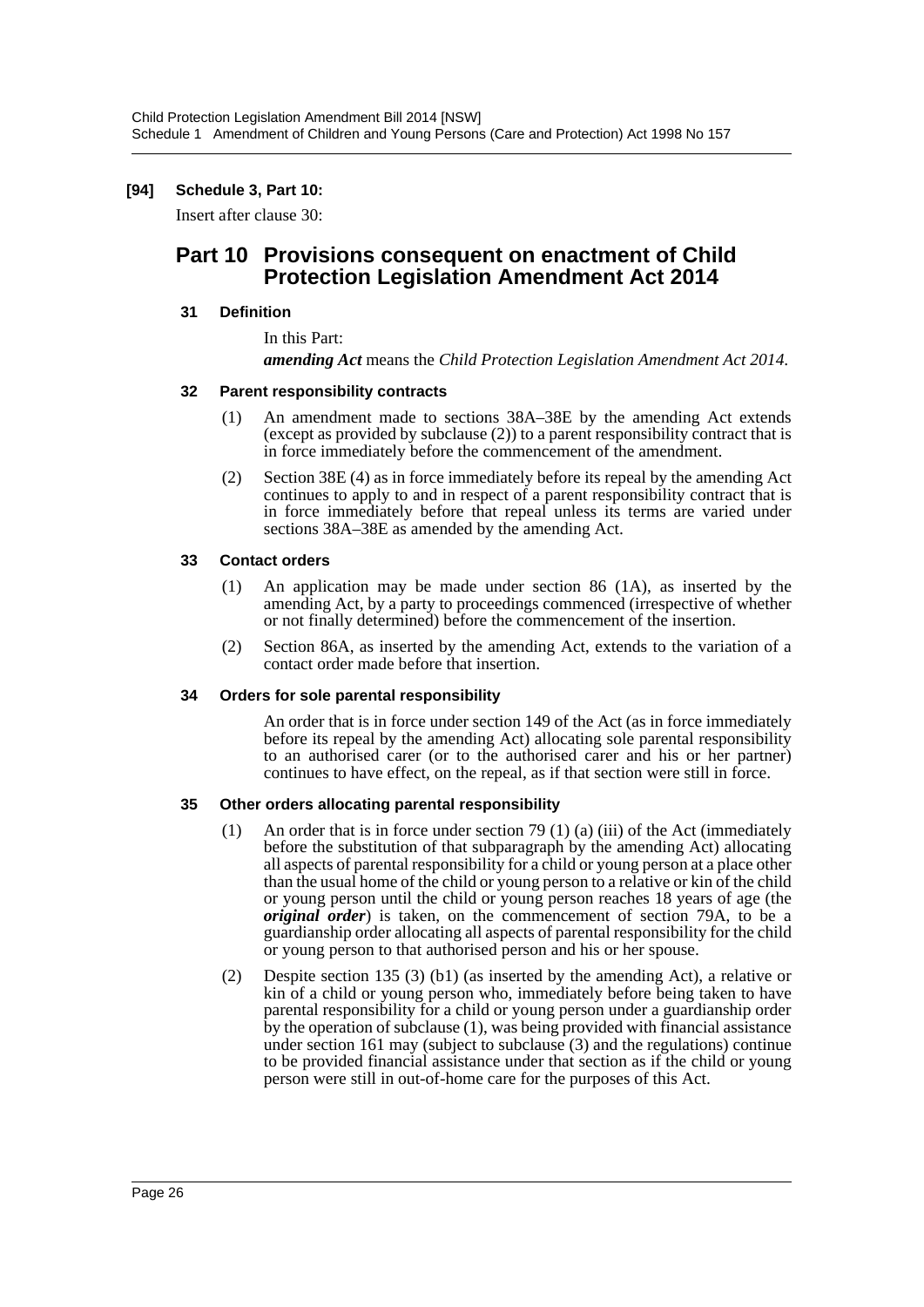(3) A person who is provided with financial assistance in accordance with subclause (2) must make an annual report to the Director-General (in the form required by the Director-General) concerning such matters as may be required by the Director-General relating to the provision of that financial assistance.

#### **36 Existing supported out-of -home care arrangements**

Except as provided by clause 34, a provision of Chapter 8 that applied to or in respect of the placement of a child or young person in supported out-of-home care before the provision was amended by the amending Act continues to apply to and in respect of that placement as if the provision had not been amended.

#### **37 Parent capacity orders**

Section 91B (b), as inserted by the amending Act, extends to a prohibition order breached before the insertion.

#### **38 Alternative dispute resolution**

Chapter 15A, as inserted by the amending Act, does not apply to or in respect of alternative dispute resolution conducted before the commencement of that Chapter under section 37, 65 or 114.

#### **39 Preparation of permanency plan**

Section 83 (4), as amended by the amending Act, extends to a plan prepared, but that has not been submitted to the Children's Court in accordance with section 83 (3), before the commencement of the amendment.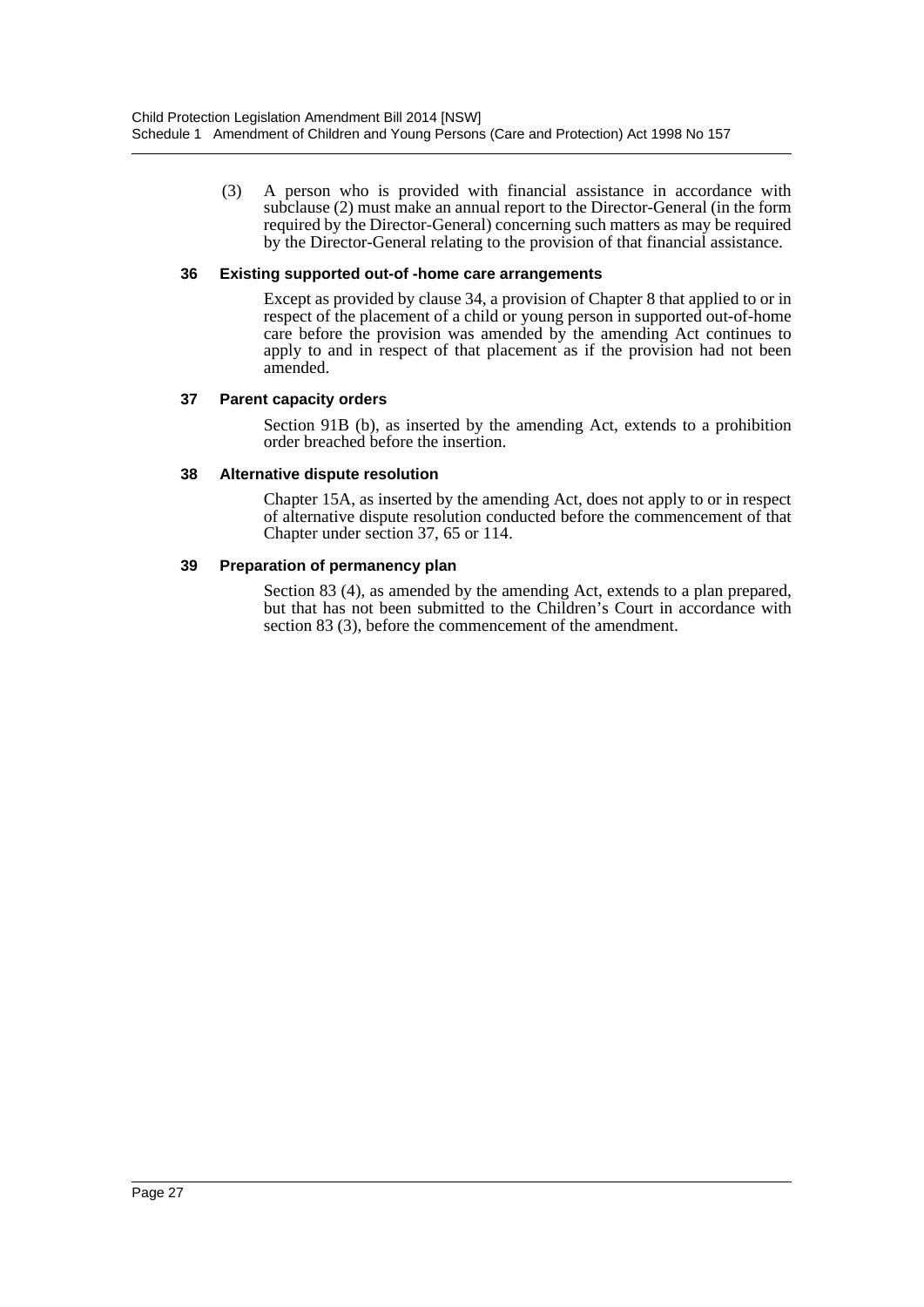# <span id="page-28-0"></span>**Schedule 2 Amendment of other Acts and Regulation**

# **2.1 Adoption Act 2000 No 75**

- **[1] Section 10 Adoption services to be provided by or on behalf of Director-General** Omit ", and may accredit others to provide," from section 10 (1).
- **[2] Section 10 (2) (e)**

Omit the paragraph.

# **[3] Section 11 Unauthorised arrangements for adoption**

Omit section 11 (1) (b). Insert instead:

(b) an organisation accredited by the Children's Guardian in accordance with the regulations as an adoption service provider that may provide the service.

# **[4] Section 11 (2)**

Omit "under Part 2". Insert instead "in accordance with the regulations".

# **[5] Chapter 3, Part 2**

Omit the Part. Insert instead:

# **Part 2 Accreditation of adoption service providers**

### **12 Accreditation and review of adoption service providers**

- (1) A charitable or non-profit organisation may apply to the Children's Guardian for accreditation as an adoption service provider that may provide adoption services specified by the Children's Guardian.
- (2) The Children's Guardian is to monitor the carrying out of the responsibilities with respect to the provision of adoption services under this Act and the regulations of the Director -General and accredited adoption service providers.

# **13 Accreditation criteria**

- (1) On the recommendation of the Children's Guardian, the Minister may, from time to time by order published in the Gazette, approve standards and other criteria for use in determining:
	- (a) whether to grant an application for accreditation as an accredited adoption service provider, and
	- (b) the period for which accreditation is to be granted.
- (2) Standards and criteria may be approved under subsection (1) in respect of a class or classes of applicants.
- (3) Without limiting subsection (1), the criteria approved under that subsection are to be integrated, to the greatest extent practicable, with the criteria for accreditation of a designated agency under the *Children and Young Persons (Care and Protection) Act 1998*.
- (4) Failure to comply with subsection (3) does not affect the validity of any decision of the Children's Guardian to accredit or not to accredit an applicant.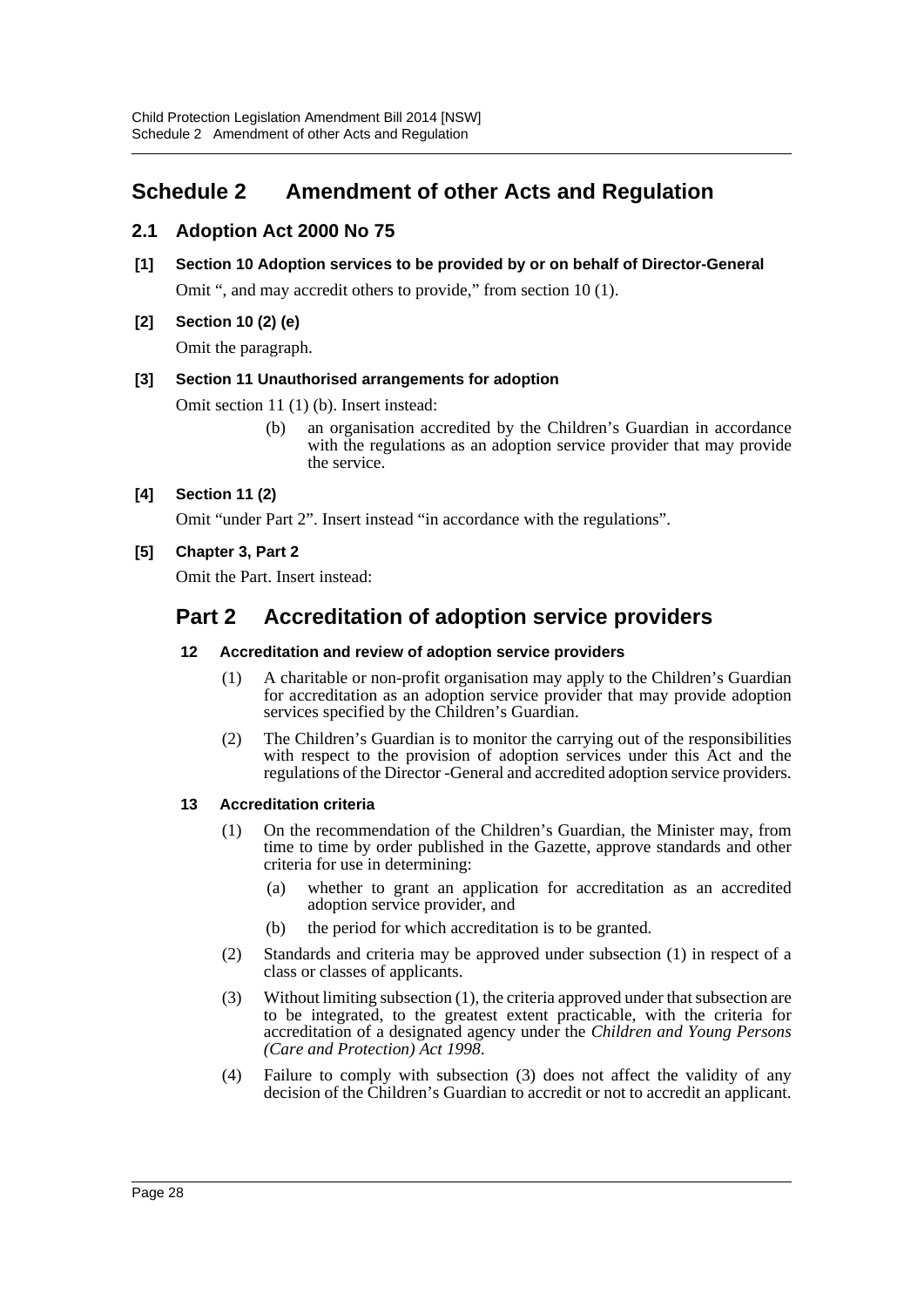#### **[6] Chapter 4, Part 3, heading**

Insert "**other than authorised carers**" after "**parents**".

#### **[7] Section 41**

Omit the section. Insert instead:

#### **41 Application of Part**

This Part applies to the assessment of the suitability, and selection, of prospective adoptive parents of a child other than step parents or relatives or authorised carers.

**Note.** Part 3A of this Chapter provides for prospective adoptive parents who are authorised carers.

#### **[8] Section 45 Assessment of suitability, and selection, of adoptive parents**

Omit section 45 (2). Insert instead:

(2) The Director-General or appropriate principal officer must not assess a person as suitable to be approved to adopt a child unless the person and every adult person who resides with the person has a working with children check clearance that is in force under the *Child Protection (Working with Children) Act 2012* or is exempted by the regulations under that Act from the requirement to hold such a clearance.

#### **[9] Chapter 4, Part 3A**

Insert after section 45B:

# **Part 3A Selection of authorised carers as adoptive parents**

#### **45C Application of Part**

This Part applies to the assessment of the suitability, and selection, of prospective adoptive parents who are authorised carers (within the meaning of section 137 (1) (b) of the *Children and Young Persons (Care and Protection) Act 1998*) of a child who is in out-of-home care.

#### **45D Application to adopt**

The Director-General may, in accordance with the regulations, invite an authorised carer of a child who is in out-of-home care to submit an application to adopt the child.

#### **45E Form of application**

An application to adopt a child under this Part is to be made in accordance with the regulations.

#### **45F Assessment of suitability, and selection, of adoptive parents**

The regulations may make provision for or with respect to the assessment of the suitability of authorised carers of children to be approved and selected to adopt the children under this Act.

#### **45G Background information about prospective adoptive parents to be made available to birth parents**

(1) If an application to adopt a child is made by an authorised carer, background information relating to the authorised carer that is obtained by the Director-General or principal officer in connection with the application is, at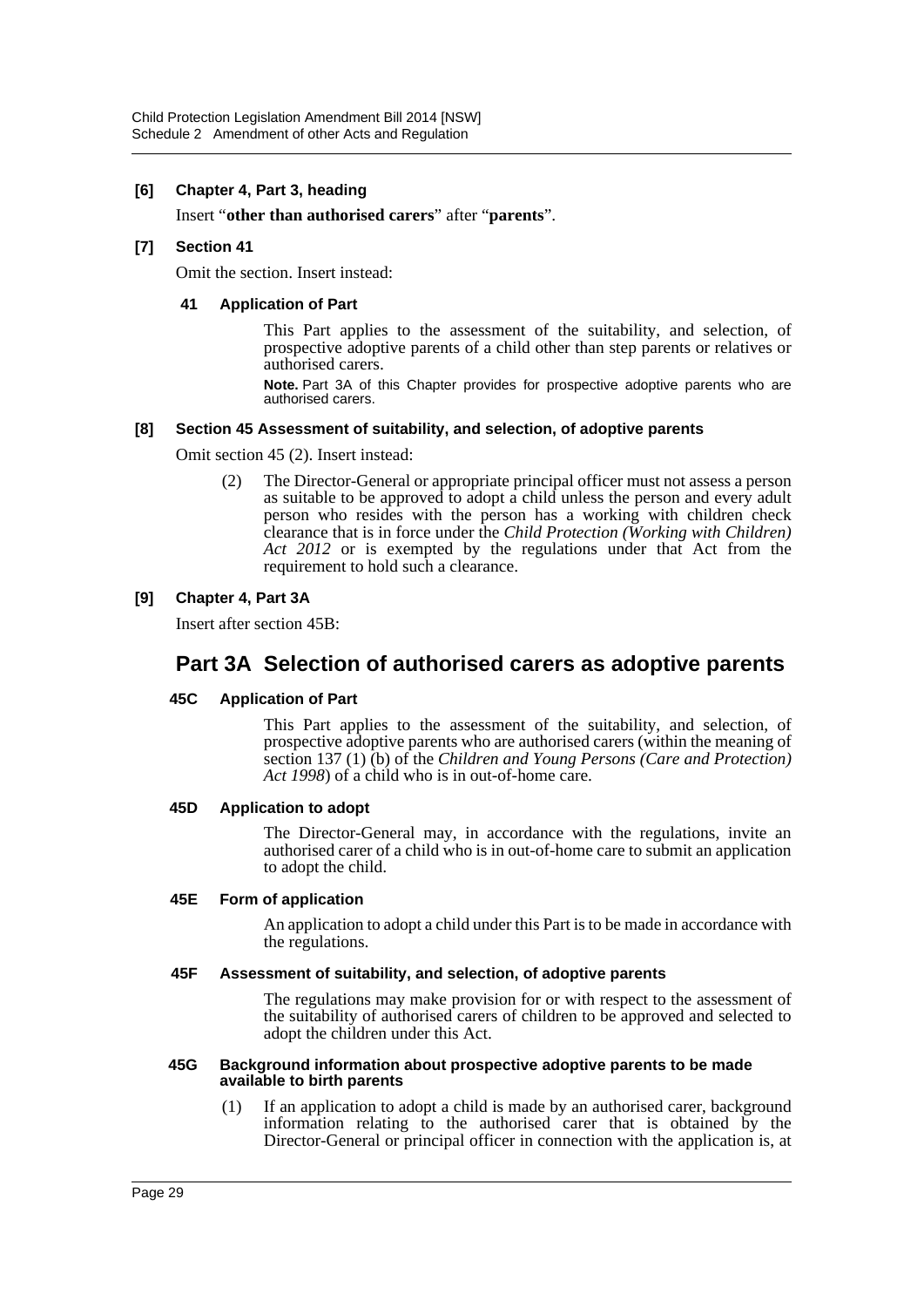the request of the birth parents of the child, to be provided to the birth parents before any adoption order may be made in relation to that child.

(2) In this section, *background information* relating to an authorised carer includes information about the carer's social and cultural background, religious beliefs, domestic relationship and living arrangements, but does not include any information that identifies the carer.

#### **45H Consideration of wishes of parents consenting to adoption**

- (1) A general consent of the parent of a child to the adoption of the child, as referred to in section 53, may express the wishes of the parent as to the preferred background, beliefs or domestic relationship of any prospective adoptive parents of the child.
- (2) Nothing in the *Anti-Discrimination Act 1977* prevents the Director-General or a principal officer of an adoption service provider from identifying (consistently with the best interests of the child) prospective adoptive parents who reflect those wishes in the adoption selection process under this Part.

#### **[10] Section 46 What is an adoption plan?**

Insert after section 46 (2):

- (2A) A birth parent who has not consented to the adoption of a child (a *non-consenting birth parent*) is, as far as possible, to be given the opportunity to participate in the development of, and agree to, an adoption plan in relation to the child.
- (2B) A non-consenting birth parent who agrees to an adoption plan is, for the purposes of sections 47, 48, 50, 51 and 90, to be treated as if the non-consenting birth parent were a party to the adoption of the child.

#### **[11] Section 193 (1) (a)–(d)**

Omit the paragraphs.

# **[12] Section 208 Regulations**

Insert "or the Children's Guardian" after "Director-General" in section 208 (2) (b).

#### **[13] Section 208 (2) (d) and (e)**

Insert after section 208 (2) (c):

- (d) the accreditation of organisations as adoption service providers and the provision of adoption services by such providers,
- (e) the appointment of principal officers of accredited adoption service providers.

#### **[14] Schedule 3 Savings, transitional and other provisions**

Insert after clause 24:

# **Part 7 Provisions consequent on enactment of Child Protection Legislation Amendment Act 2014**

#### **25 Definition**

In this Part: *amending Act* means the *Child Protection Legislation Amendment Act 2014*.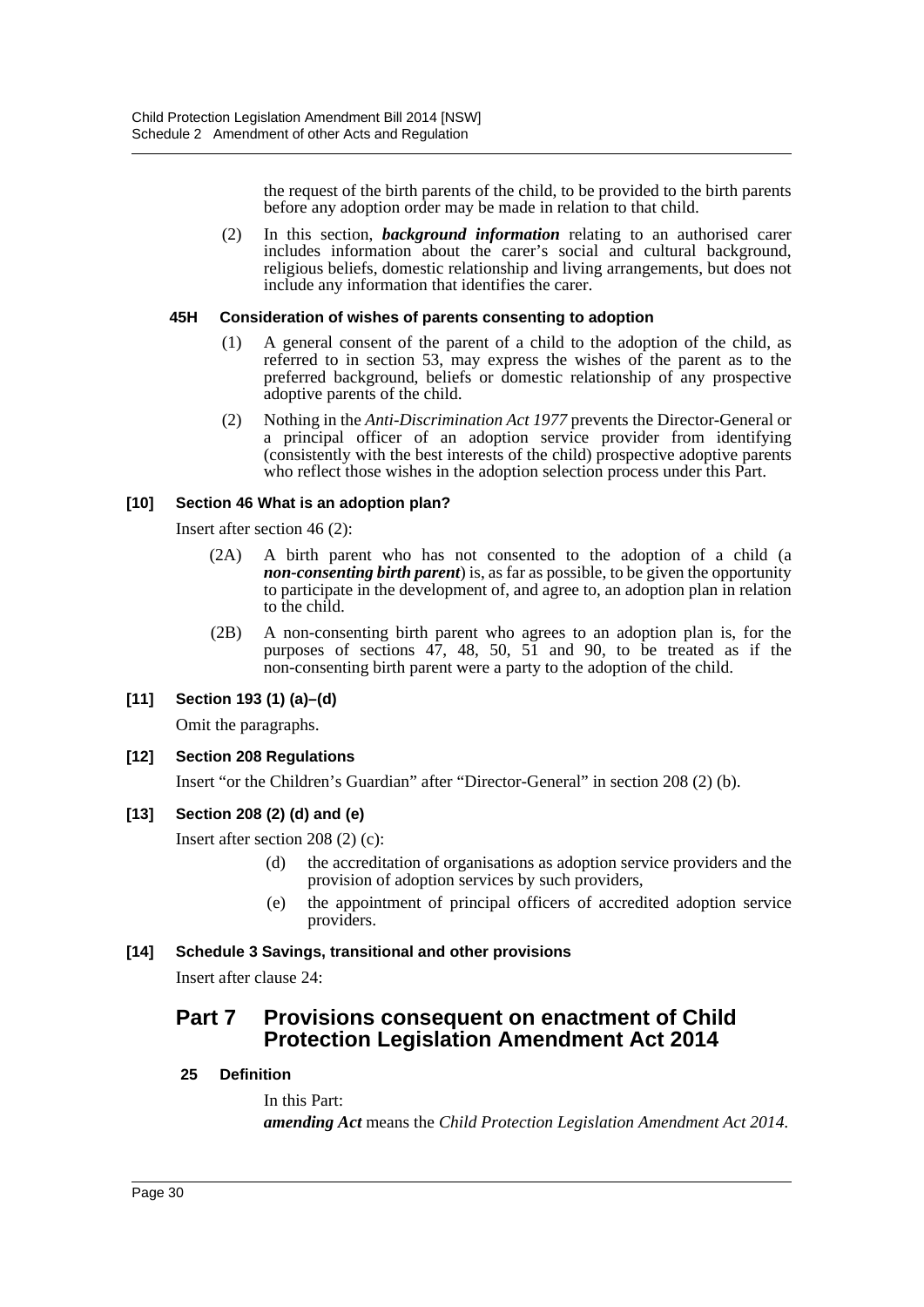#### **26 Existing accreditation and applications for accreditation**

- (1) An organisation that, immediately before the substitution of Part 2 of Chapter 3 by the amending Act, was accredited as an adoption service provider under that Part is taken on that substitution to have been accredited under that Part as substituted for the period and subject to the conditions to which it was subject before the substitution.
- (2) An application for accreditation made by an organisation under Part 2 of Chapter 3 before its substitution by the amending Act and not finally dealt with before that substitution is to continue to be dealt with as if the Part had not been substituted unless the applicant elects to have the application dealt with under the Part as substituted.

#### **[15] Dictionary**

Omit the definition of *accreditation notice*.

#### **[16] Dictionary, definition of "accredited adoption service provider"**

Omit "under Chapter 3".

#### **[17] Dictionary**

Insert in alphabetical order:

*Children's Guardian* means the Children's Guardian appointed under section 178 of the *Children and Young Persons (Care and Protection) Act 1998*.

*out-of-home care* has the same meaning as it has in the *Children and Young Persons (Care and Protection) Act 1998*.

#### **[18] Dictionary, definition of "principal officer"**

Omit the definition. Insert instead:

*principal officer* of an accredited adoption service provider means the person who has the overall supervision of the provision by the accredited adoption service provider of adoption services.

# **2.2 Child Protection (Working with Children) Act 2012 No 51**

#### **[1] Sections 11 and 11A**

Omit section 11. Insert instead:

#### **11 Prospective adoptive parents and adults residing with them**

- (1) This section applies to:
	- (a) a person who has submitted an application under the *Adoption Act 2000* to adopt a child that has not been finally dealt with by the making of or refusal to make an adoption order (a *prospective adoptive parent*), and
	- (b) each adult person who is residing at the home of that prospective adoptive parent during the period beginning when the application is made and ending when it is finally dealt with (an *adult resident*).
- (2) A person to whom this section applies must apply to the Children's Guardian for a working with children check clearance of the volunteer class unless:
	- (a) the person holds a clearance of any class that is in force, or
	- (b) a current application for a clearance has been made by the person, or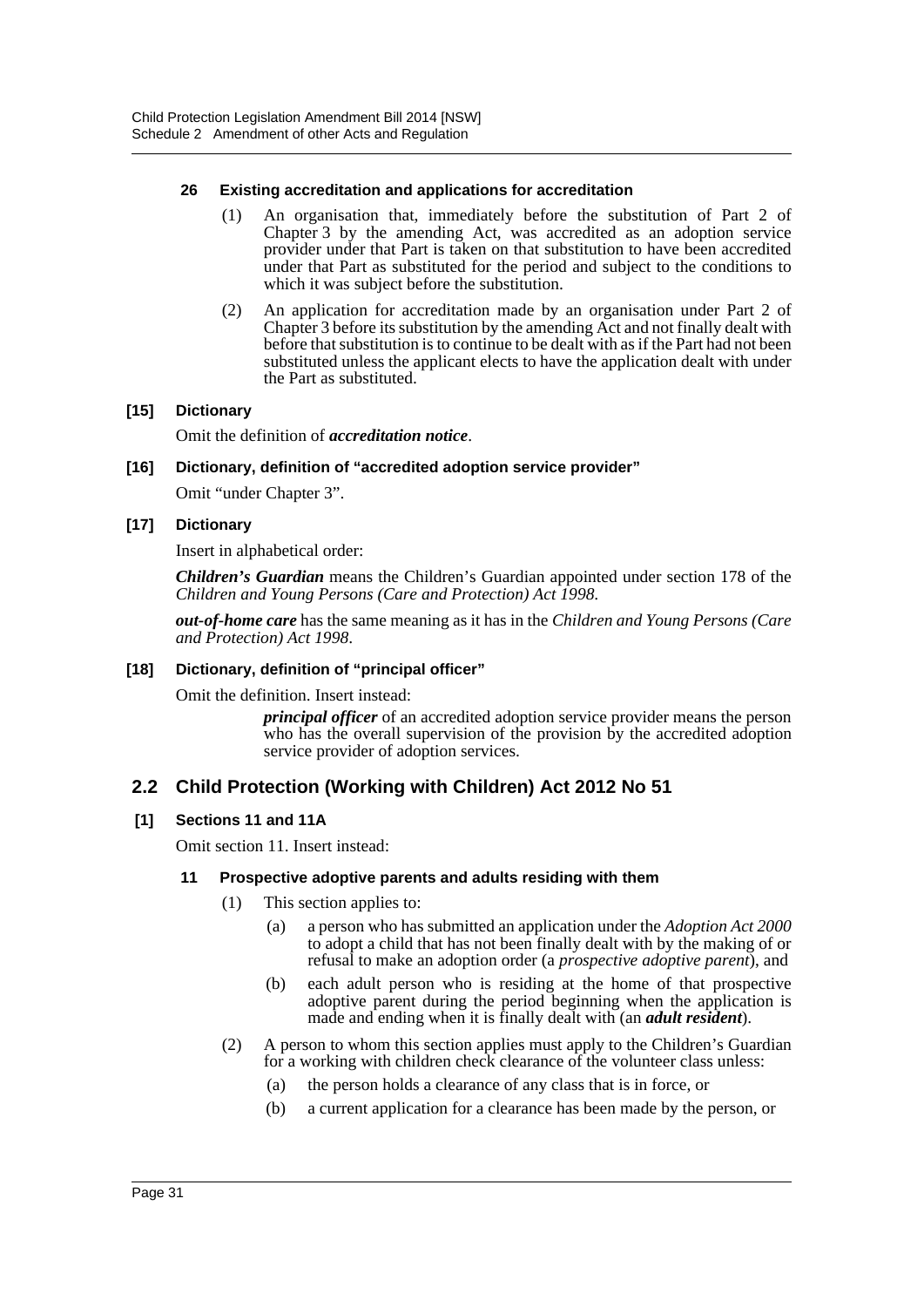- (c) the person is exempted by the regulations from the requirement to hold a clearance.
- (3) For the purposes of the application of this Act (other than section 9) to a prospective adoptive parent or adult resident, the relevant decision-maker in relation to the prospective adoptive parent is to be treated as the employer of the prospective adoptive parent and adult resident.
- (4) In this section:

*accredited adoption service provider* has the same meaning as it has in the *Adoption Act 2000*.

*relevant decision-maker* in relation to a prospective adoptive parent means:

- (a) if the prospective adoptive parent has made an application to adopt a child to the Director-General of the Department of Family and Community Services—the Director-General, or
- (b) if the prospective adoptive parent has made an application to adopt a child to an accredited adoption service provider—the principal officer of the service provider.

#### **11A Prospective guardians and adults residing with them**

- (1) This section applies to:
	- (a) a prospective guardian within the meaning of section 79A of the *Children and Young Persons (Care and Protection) Act 1998*, and
	- (b) each adult person who is residing at the home of that prospective guardian during the period beginning when the application under that section for a guardianship order relating to that prospective guardian is made under that section and ending when it is finally dealt with (an *adult resident*).
- (2) A person to whom this section applies must apply to the Children's Guardian for a working with children check clearance of the volunteer class unless:
	- (a) the person holds a clearance of any class that is in force, or
	- (b) a current application for a clearance has been made by the person, or
	- (c) the person is exempted by the regulations from the requirement to hold a clearance.
- (3) For the purposes of the application of this Act (other than section 9) to a prospective guardian or adult resident, the relevant decision-maker in relation to the prospective guardian is to be treated as the employer of the prospective guardian and adult resident.
- (4) In this section:

*relevant decision-maker* in relation to a prospective guardian means:

- (a) if the application for the guardianship order was made by the Director-General of the Department of Family and Community Services—the Director-General, or
- (b) in the case of such an application made by any other person or body the principal officer of the designated agency responsible for assessing the prospective guardian to be a suitable person to be allocated all aspects of parental responsibility for a child or young person.